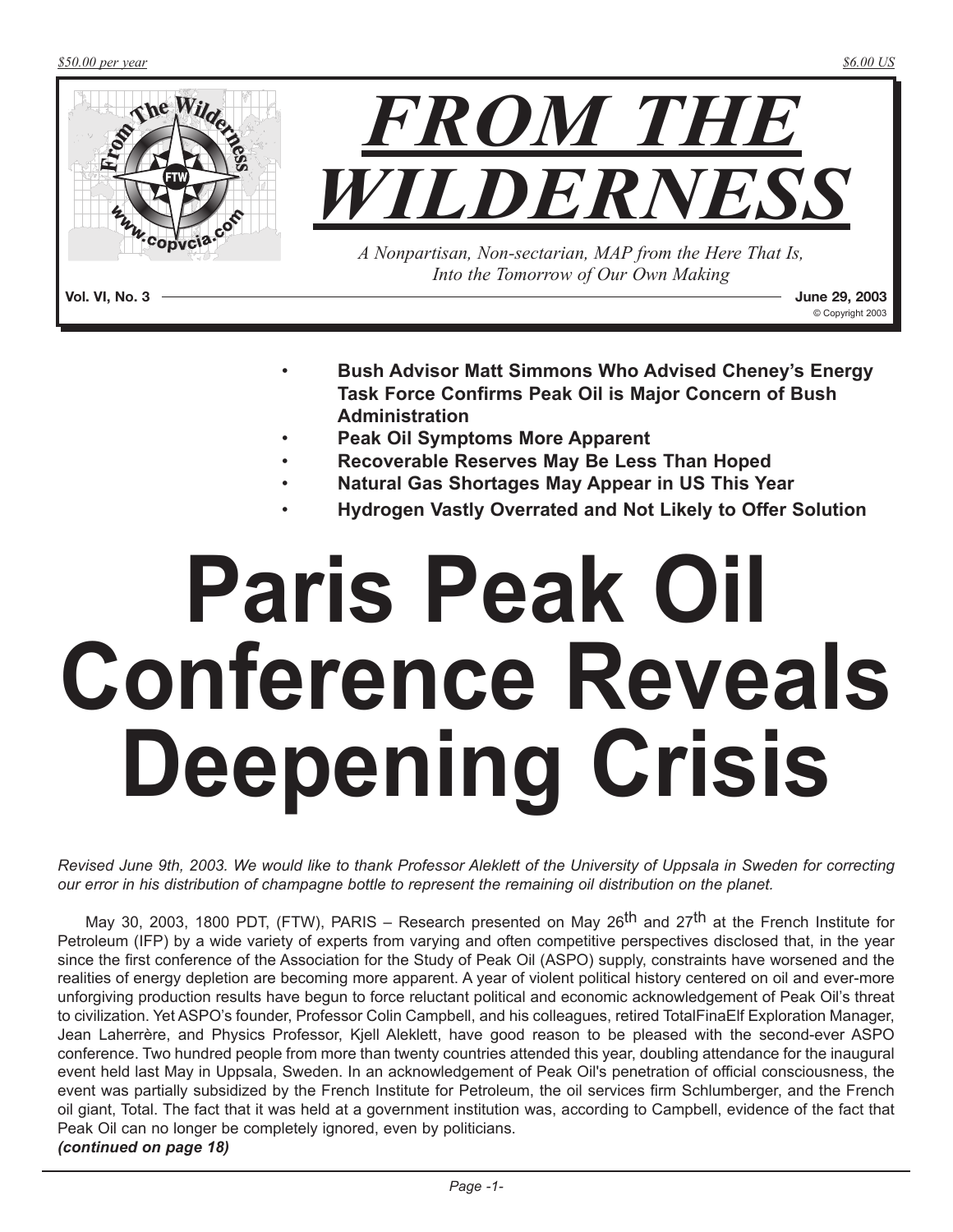## *FTW* **BREAKS 100K FOR 12 CITY AD RUN!**

June 11, 2003, 1200 Noon PDT, (FTW) -- With the receipt of checks for \$7,000, \$5,000 and \$2,000, *FTW* on Monday, June 16, passed the \$100,000 goal to run its hugely popular, full-page, *Washington Post* ad in the twelve largest papers in the country.

"In the twenty-eight days from May 21st until today, June17th, 1,879 people donated \$113,708 to see The Washington Post ad run in twelve major cities," said **FTW** Publisher/Editor Mike Ruppert. Donations came from fifteen countries with a full fifteen per cent of the total coming from Canadians who recognize that until the United States changes internally, the rest of the world will continue to experience economic and political repression, erosion of civil liberties, and exploitation of their natural resources. Other countries whose citizens contributed to seeing the *FTW* ad run included Japan, Australia, South Africa, France, Britain, Germany, and Switzerland. The average donation was \$61 but there were several large donations at key moments.

"We realized that we were going to go over the top when one woman from Chico, California, called us on Thursday, June 12, and asked how close we were to the \$100,000 goal. At that point we were just over seven thousand away and she said, 'We're going to the bank tomorrow and get a certified check. Run the ad,' Ruppert said. "And on top of that we got checks for two thousand and five thousand yesterday along with another thirty smaller donations which brought us to \$113,000." All funds have been deposited in an escrow account with the L.A.-based ad agency handling the campaign.

The twelve city campaign, handled by the More Than News agency, was to have included the following papers with a readership of more than forty million:

The *Atlanta Journal Constitution*  The *Boston Globe*  The *Chicago Tribune*  The *Dallas Morning News*  The *Los Angeles Times*  The *Miami Herald*  The *New York Times*  The *Philadelphia Inquirer*  The *San Francisco Chronicle*  The *Seattle Times*  The *Minneapolis Tribune* The *Arizona Republic*

Recent developments indicate, however, that one or more of these major papers may refuse or resist running the ad which should have had little resistance because of its prior acceptance by The *Washington Post*. But this has not deterred the More Than News' director and founder, Ken Levine, who masterfully employed negotiating skills *(continued on page 17)*

### *From The Wilderness*

Michael C. Ruppert Publisher/Editor

Contributing Editor--------------- Peter Dale Scott, Ph.D. Contributing Editor – Energy ---------- Dale Allen Pfeiffer Office of Public Affairs---------------------- Michael Leon

*From The Wilderness* is published eleven times annually. Subscriptions are \$50 (US) for 12 issues.

#### *From The Wilderness*

P.O. Box 6061- 350, Sherman Oaks, CA 91413 www.copvcia.com editorial: editor@copvcia.com subscriptions and customer service: service@copvcia.com

(818) 788-8791 \* (818) 981-2847 fax

### **TABLE of CONTENTS**

| Paris Peak oil Conference Reveals Deepening Crisis 1                                    |  |
|-----------------------------------------------------------------------------------------|--|
|                                                                                         |  |
| Nine Critical Questions to Ask About Alternative Energy 3                               |  |
| Revealing Statements from a Bush Insider About<br>Peak Oil and Natural Gas Depletion  5 |  |
| Debunking Mainstream Media's Lies About Oil 11                                          |  |

© Copyright 2003, Michael C. Ruppert and *From The Wilderness Publications*, www.copvcia.com. All Rights Reserved.

#### **REPRINT POLICY**

Any story, originally published in *From The Wilderness*, more than thirty days old may be reprinted in its entirety, non-commercially, if, and only if, the author's name remains attached and the following statement appears:

"Reprinted with permission, Michael C. Ruppert and From The Wilderness Publications, www.copvcia.com, P.O. Box 6061-350, Sherman Oaks, CA, 91413. 818-788-8791. *FTW* is published monthly, annual subscriptions are \$50 per year."

THIS WAIVER DOES NOT APPLY TO PUBLICATION OF NEW BOOKS.

For reprint permission for "for profit" publication, please contact Michael Leon. For Terms and Conditions on subscriptions and the *From The Wilderness* website, please see our website at: www.fromthewilderness.com or send a self-addressed stamped envelope with the request to the above address.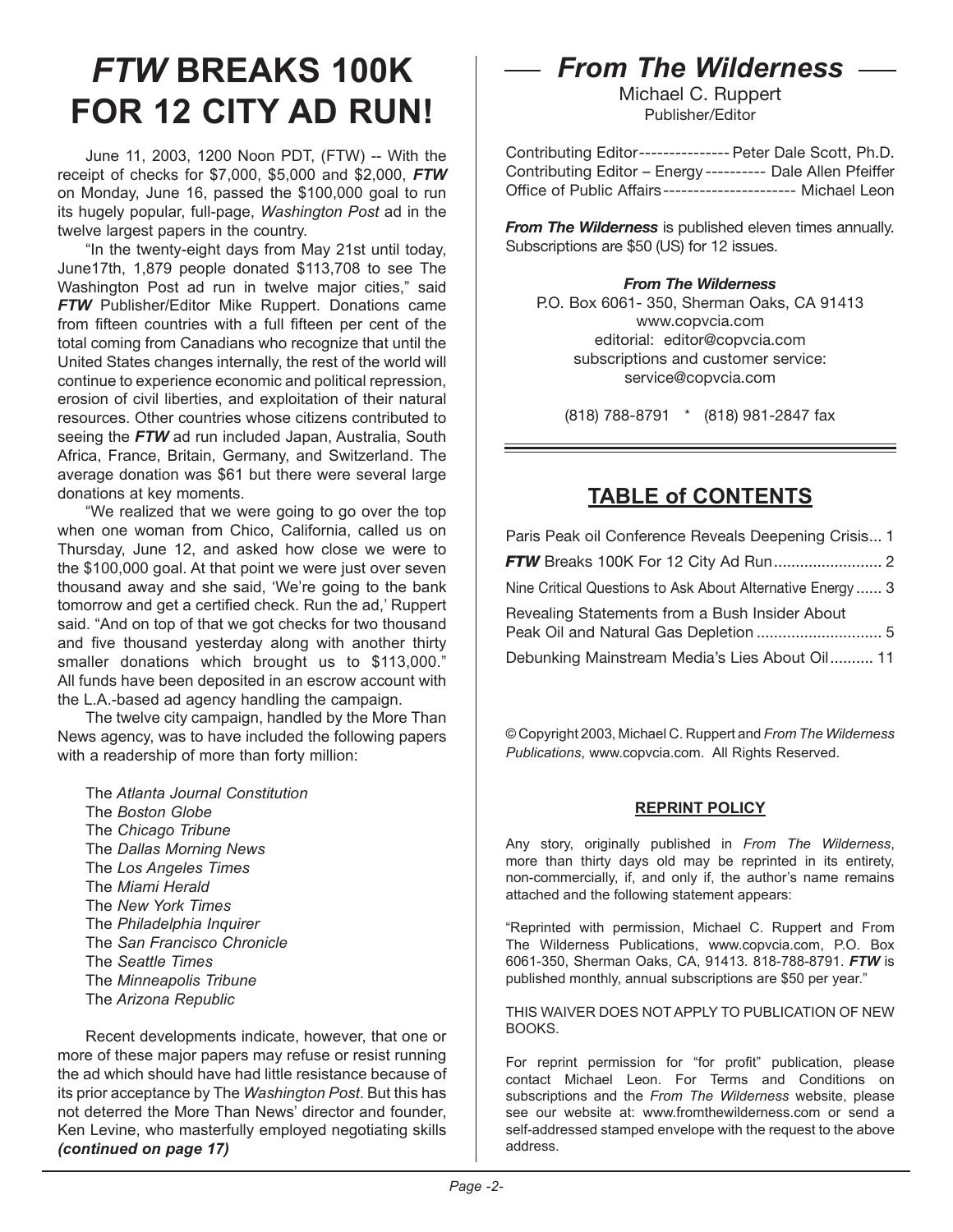# **Nine Critical Questions to Ask About Alternative Energy**

May 27, 2003, 1400 PDT (*FTW*) -- Before we instantly accept alternative energy lifeboats that will let us keep our current lifestyles, don't you think it wise to see if they float?

Here are nine questions that you must ask of yourself, and anyone who claims that they have found a perfect alternative to oil. After answering these questions, you may have a better idea about whether you want to jump (or throw your family) into something that might sink in short order.

Deluding yourself that the energy problem has been solved only guarantees that the crisis will hit you and the planet much harder in the end.

The end of the Age of Oil is a life and death game. Can you afford to be cavalier about it? Do not think of prudent, but ultimately, temporary steps that should be taken to soften the blow as solutions.

These questions have been arranged by order of importance and by the order in which they will enable you to quickly evaluate an alternative energy source. If you can't get the right answer to the first one, you need not go any further.

After answering all nine questions, you will see - from a scientific place, rather than an emotional one - that there is no effective replacement for what hydrocarbon energy provides today.

#### **1. How Much Energy is Returned for the Energy Invested (EROEI)?**

Have all energy costs been taken into account? This is where too many alternative energy sources fall flat after the simplest examination.

Commercial hydrogen offers one clear example of how it takes more energy to produce the fuel than can be obtained from burning it. The current feedstock from which hydrogen is produced is natural gas. The natural gas is then treated with steam. Steam is water that is boiled using more natural gas, oil, or coal, either in the form of direct fuel or to generate electricity which is used to boil the water. Common sense dictates that this cannot be a solution because it still relies on fossil fuels.

Converting water to hydrogen is done through electrolysis. Scientist David Pimentel has established that it takes 1.3 billion kWh (Kilowatt hours) of electricity to produce the equivalent of 1 billion kWh of hydrogen. (*BioScience*, Vol. 44, No. 8, September 1994.)

Even a small positive EROEI, if obtainable, is not a solution because fossil fuels on the whole return many times the energy invested, not just a fraction. That's why we use them.

Ethanol is another case in point. Some research has shown a negative EROEI for ethanol. Newer research from Oregon shows a slightly positive return. Ethanol is, at best, a slightly beneficial temporary alternative - not a substitute.

Claims that cars can run on vegetable oil never take into account the amount of energy necessary to generate the vegetable oil (farming, vegetable transport, extraction, etc.).

Devices that recycle plastic into oil don't mention the fact that plastic *is* oil, and that a great deal of energy was used to make it into plastic in the first place.

Similarly, the new technology of thermal depolymerization is not a legitimate alternative energy source. This process transforms carbon-based wastes back into hydrocarbon fuel. This technology is useful, and may help us on the downside of the Hubbert curve, but it will never replace fossil fuels. Why? Because the wastes were produced by the use of fossil fuels.

Even using turkey offal, one must account for 1) the feed, 2) what fertilized the feed (natural gas), 3) how the feed was planted, 4) harvested, 5) irrigated (oil and gas), and 5) how the turkey got to market (oil). Thermal depolymerization should be more properly viewed as a form of recycling. But this process will never have the net energy of the original fossil fuels. As fossil fuels dwindle, so will the source material.

Any alternative energy source claiming to be a solution to the coming oil and gas shortages must have documented "open book" EROEI policies. If it doesn't, then it has something to hide.

#### **2. Have the claims been verified by an independent third party?**

In real life, it is called "the proof is in the pudding." In scientific circles, it is called peer review, and it usually involves having your research published in a peer-reviewed journal. It is an often-frustrating process, but peer-reviewed articles ensure the validity of science.

When assessing the validity of an alternative energy source, look for articles published in peer- reviewed scientific journals, or critiques authored by scientists or engineers trained in the field of study. Ultimately, this is the only way to validate claims.

An inventor may insist that he/she has been shunned by the scientific community, or state that there is a conspiracy within the scientific community against his/her ideas. That is just too bad. Don't succumb out of sympathy or wishful thinking.

*FTW'*s research has been suppressed but all we have ever asked for is a fair and open review of the evidence. This is the first test of credibility.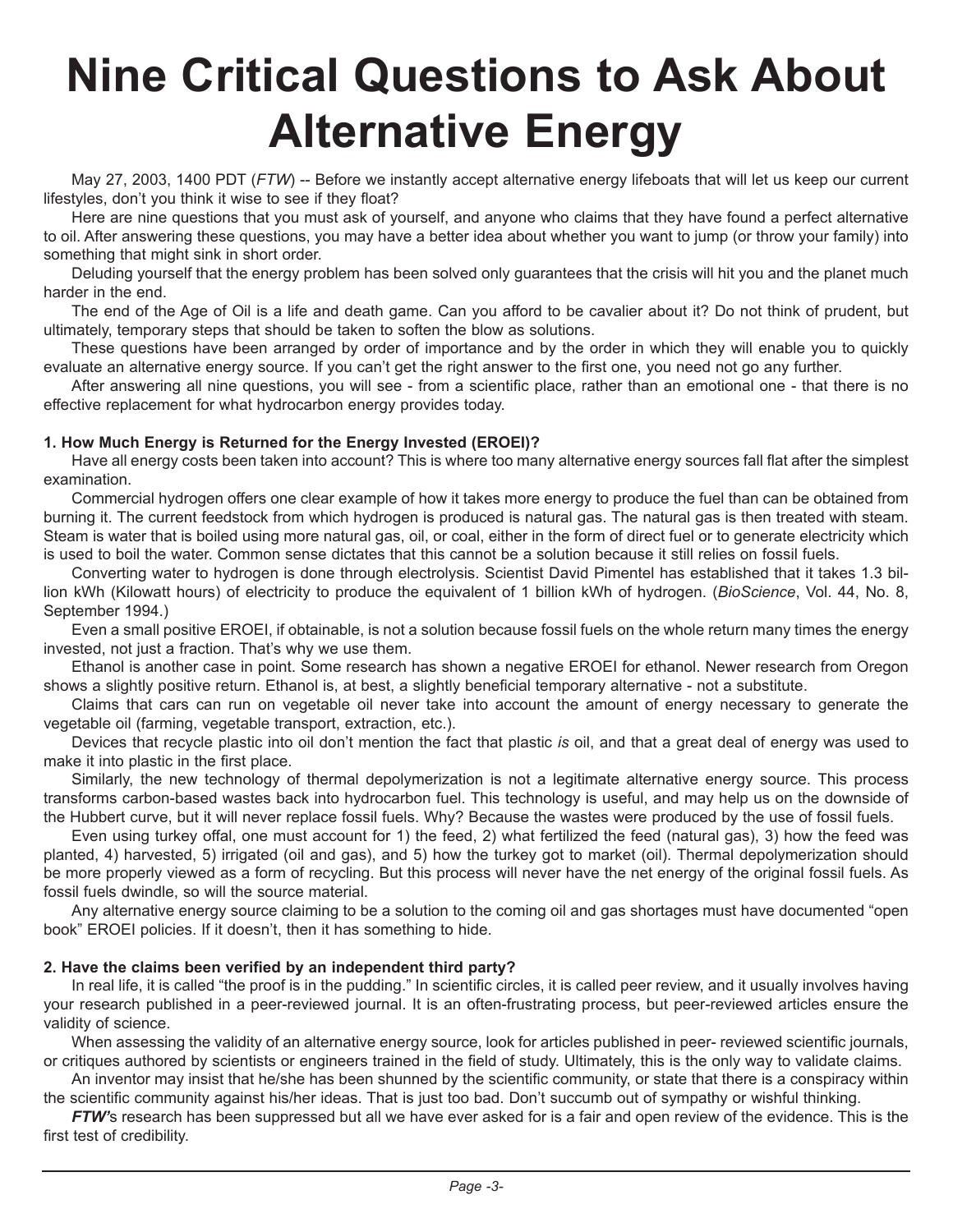The ultimate proof is in a working demonstration, outside of the control of the person selling the idea, so that the results can be verified by a person or body with no financial interest in the outcome.

#### **3. Can I see the alternative energy being used?**

Be very careful here. Seeing is not always believing. There are many cases of con men with engines that only appear to run on alternative energy. There are also more than a few legitimate inventors who think they are running a legitimate experiment.

Even if the inventor does produce an engine that runs on alternative energy, don't sign on until the next question is answered very clearly.

#### **4. Can you trace it back to the original energy source?**

There are only four original sources of energy on this planet: the sun, gravitational forces, earth's interior, or nuclear power. All energy derived from organic sources can be traced back to sunlight. It is the same for renewable energy sources like solar and wind. Gravitational forces generate hydroelectric power and tidal power. Geothermal power is generated from the earth's interior. The earth's interior is hot due to the residual heat generated from the accretion of the planet and the heat of trace radioactive minerals. This internal heat powers all of the earth's tectonic processes. Nuclear energy is generated from either the breakdown of unstable elements (in the case of fission) or the fusing of two elements into one (in the case of fusion).

If an inventor claims an original source of energy other than these four, or if no original source of energy is apparent, treat the invention with skepticism. He or she may be the next Galileo giving us scalar energy, and upsetting the known laws of the universe, but the invention must still be proven, demonstrated, checked, and most importantly, made available.

One cannot eat a picture of a hamburger. One can only eat the hamburger itself.

#### **5. Does the invention defy the Laws of Thermodynamics?**

Most of the other questions in this list can be tied up into this one question: does the invention defy the Laws of Thermodynamics? If the answer is yes, then something is wrong.

What are the Laws of Thermodynamics?

• *1st Law*—Energy can be changed from one form to another, but it cannot be created or destroyed. The total amount of energy in the universe remains constant, merely changing from one form to another.

• <sup>2nd</sup> Law—In all energy exchanges, if no energy enters or leaves the system, the potential energy of the state will always be less than that of the initial state. This is also known as the law of entropy.

• *3rd Law*—It is impossible to cool a body to absolute zero by any finite process. This is actually more of a postulate than a law. In any case, it has little application to our discussion and is presented here merely for thoroughness.

Scientist and author C.P. Snow developed a very simple and memorable way to remember the three laws:

• You cannot win (that is, you cannot get something for nothing, because matter and energy are conserved).

• You cannot break even (you cannot return to the same energy state, because there is always an increase in disorder; entropy always increases).

• You cannot get out of the game (because absolute zero is unattainable).

#### **6. Does the inventor make extravagant claims?**

Does the inventor claim that his/her invention will generate, for instance, more energy in one liter than a barrel of oil? Will this invention run on anything? Did "extra-terrestrials" give the promoter the plan for this invention? Will this invention "replace all other energy sources currently utilized by human civilization"?

Claims like these are signals that the invention should be treated with great skepticism.

#### **7. Does the inventor claim zero pollution?**

There is no method of generating energy from a source that does not produce some form of waste (pollution). Even wind and solar create waste as a result of the construction of wind turbines and solar cells (albeit comparatively little waste generated in the initial construction phase). Hydrogen fuel cells create waste when the hydrogen is generated, though it is commonly claimed that they produce nothing but water. The waste is simply moved out of sight to a hydrogen generating plant. Hydrogen fuel cells depend on fossil fuels to generate the free hydrogen, so they create all the pollutants of burning hydrocarbons; they simply move them away from the vehicles to a centralized generating plant. Likewise, horses also produce waste; just ask anyone who has ever mucked a stable.

#### **8. Can I see blueprints, schematics or a chemical analysis of how it works?**

It will likely take some technical training to read blueprints or review a chemical analysis. However, the fact that an inventor would even present such material for review might be a sign that his/her motives are pure.

Or it might simply be a prop in a very elaborate ruse.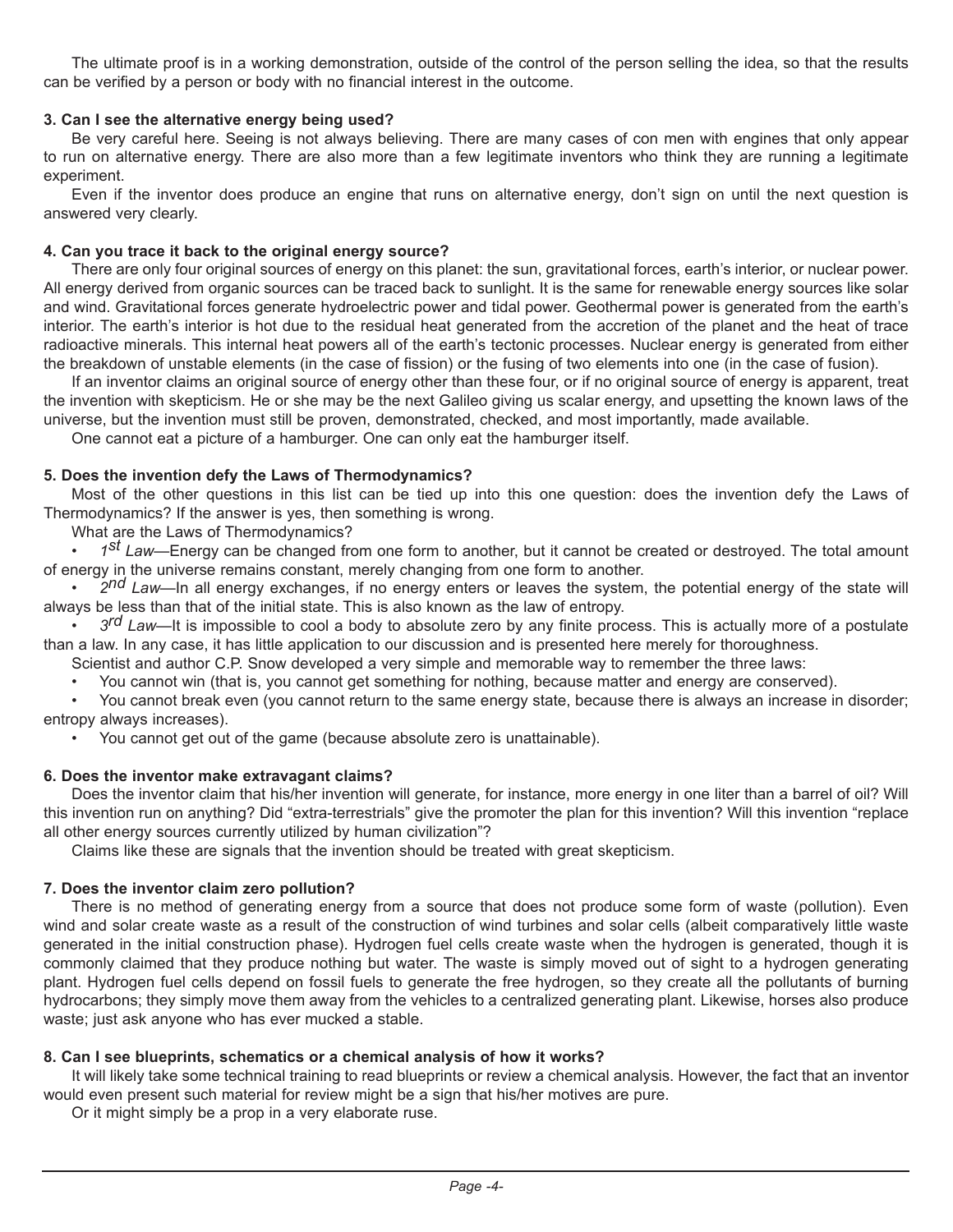#### **9. Infrastructure Requirements -- Does the energy source require a corporation to produce it? How will it be transported and used? Will it require new engines, pipelines, and filling stations? What will these cost? Who will pay for them and with what? How long will it take to build them?**

While these questions do not tell you if the alternative energy source is legitimate, they will tell you how practical it can be for you. If the process is complicated, requiring specially trained technicians, sophisticated machinery, and elaborate processing, then major corporations and/or governments will likely control it. This will leave you with very little say in the matter. You will simply remain a consumer paying your bill, or a stockholder collecting your premiums.

Nuclear fast breeders have excellent net energy profiles, even better than fossil fuels. But if they are ever perfected, you can bet that you won't be able to build one in your garage. They will be owned and managed by corporations. The waste is dangerous and there isn't enough uranium to supply the world's energy needs anyway - not with an exploding population.

A 1999 University of California study revealed that more than 3,000 gallons of gaseous hydrogen is necessary to produce the same energy as a gallon of gasoline. [\(http://darwin.bio.uci.edu/~sustain/global/sensem/Forrest98.htm\)](http://darwin.bio.uci.edu/~sustain/global/sensem/Forrest98.htm). Compressed hydrogen is highly explosive. Liquid hydrogen comes close to equaling gasoline's energy but it is so cold, it fractures the metals used in fuel systems. Where will people get hydrogen? And if one relies on a zero-point technology to make it, how much energy will be returned and where will the new engines come from?

There are a few technologies that do offer useful net energy profiles (while not approaching fossil fuels), and are available for home use. Windmills, passive solar (solar heating) and paddle wheels are examples of such technology. Methane processing of farm wastes has received some attention (particularly in traditional Asian cultures), but it generally involves some advanced machinery and is potentially dangerous because methane is so highly combustible.

An answer to the problem of energy depletion lies not in developing new energy sources so that we may continue our destructive, consumer lifestyles. Rather, the answer lies in developing new lifestyles that strive toward self-sufficiency and sustainability.

Sources for this sort of information abound on the Internet and elsewhere. Back copies of *Mother Earth News* are packed with designs for energy efficient homes and organic gardening tips. Likewise, the *Whole Earth Catalogue* carries a wealth of sources, depending on which ones are still open for business. On the Internet, a Google search for sustainable communities or permaculture is a good place to start. I recommend Ted Trainer's The Simpler Way website [http://www.arts.unsw.edu.au/tsw/.](http://www.arts.unsw.edu.au/tsw/) I won't claim that Ted has the entire answer, but it makes a good place to start.

Finally, we must all learn that there is no hope for any of us outside of a community. We must learn to work with our neighbors in developing sustainable alternatives. This is very difficult for Americans brought up on rugged individualism and competition. However, this is how our ancestors, the first settlers of this country, were able to survive and thrive. It is also how the Native Americans before them survived.

Just maybe, along the way, we can discover a quality of life that we have been missing, and fill the void that we have been attempting to fill with exploitive consumerism.

#### *FTW* **Exclusive! The World Since 9/11**

# **Revealing Statements from a Bush Insider about Peak Oil and Natural Gas Depletion**

Published June 12, 2003

*The uh, I think basically that now, that peaking of oil will never be accurately predicted until after the fact. But the event will occur, and my analysis is leaning me more by the month, the worry that peaking is at hand, not years away. If it turns out I'm wrong, then I'm wrong. But if I'm right, the unforeseen consequences are devastating.*

*But unfortunately the world has no Plan B if I'm right. The facts are too serious to ignore. Sadly the pessimist-optimist debate started too late. The Club of Rome humanists were right to raise the 'Limits to Growth'* issues in the late 1960's. When they raised these issues they were actually talking about a time frame *of 2050 to 2070. Then time was on the side of preparing Plan B. They, like Dr. Hubbert, got to be seen as Chicken Little or the Boy Who Cried Wolf...* – Investment Banker Matthew Simmons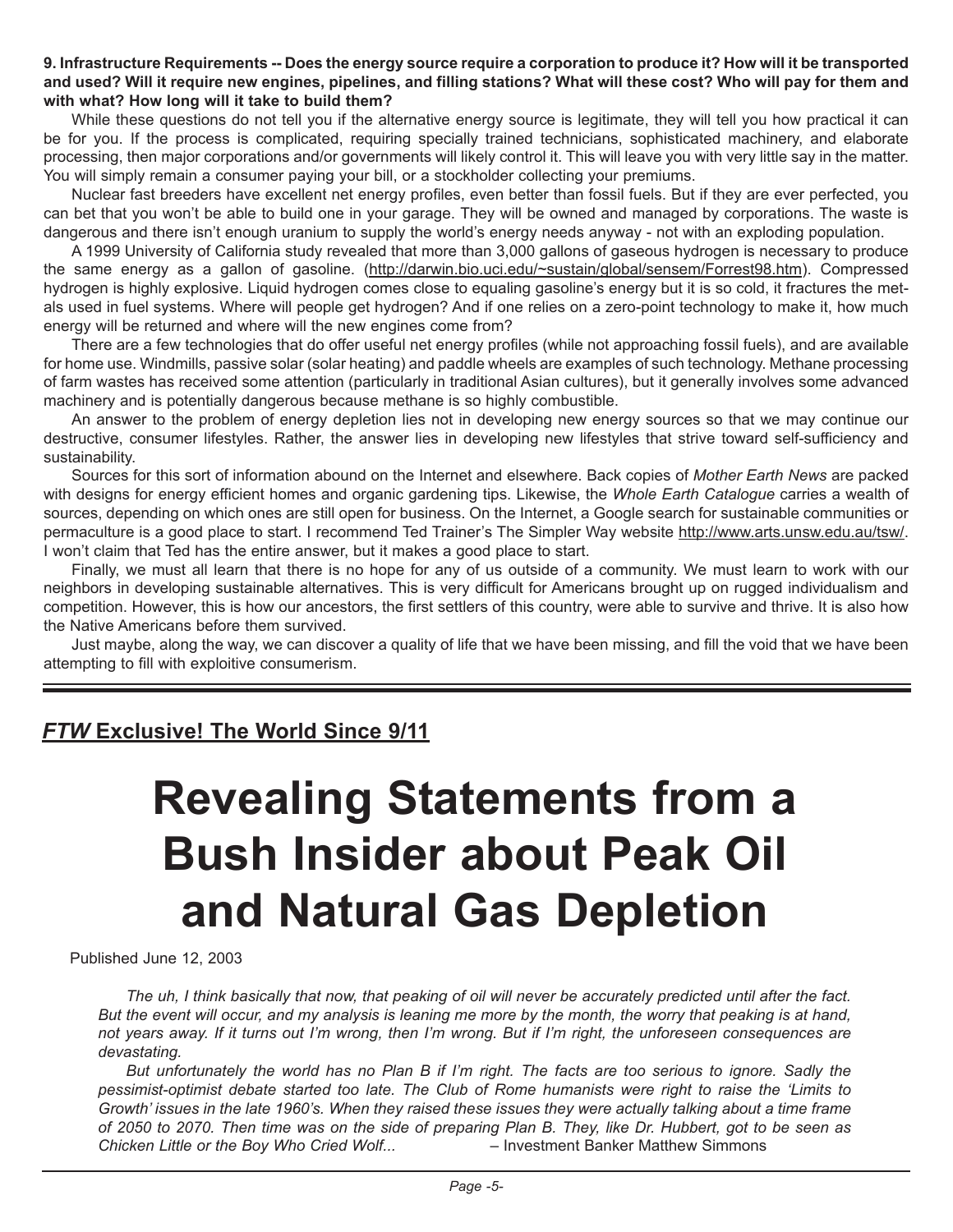[Matthew Simmons has been a key advisor to the Bush Administration, Vice President Cheney's 2001 Energy Task Force and the Council on Foreign Relations. An energy investment banker, Simmons is the CEO of Simmons and Co. International, handling an investment portfolio of approximately \$56 billion. He has served previously on the faculty of Harvard Business School. Among Peak Oil researchers he is known for two seemingly contradictory things: being a staunch supporter of George W. Bush and his policies, and, probably the only outspoken insider to talk openly about Peak Oil.

On May 27th, 2003, Simmons addressed the second international conference of the Association for the Study of Peak Oil (ASPO) which was meeting at the French Petroleum Institute (IFP) via a satellite teleconference video link from his Houston offices. His remarks were so revealing that I had them transcribed from my tape recording of the event. It is becoming clearer by the day that the Bush administration was aware of Peak Oil before taking office (pun intended) and Simmons' remarks indicate an awareness of Peak Oil's implications. They also predict extremely severe consequences arising from natural gas depletion in North America. – MCR]

#### **Matthew Simmons Transcript**

[Regarding peak energy] It might turn out actually to be one of the most important topics for the well being of the globe over the next fifty years, which basically (is), "Is the energy glass half full or half empty?" So let me, in the course of the next thirty or forty minutes, just share some of the issues that I think are important.

First of all, the topic of whether the energy glass is half full or half empty is right. It basically elicits some of these talks from so many people that start out with positions saying, "The glass is half empty, we will never run dry."

But the real issue is, basically speaking, does not basically mean running dry. The debate on how long the dwindling of supplies might take has been extremely controversial. In fact, I'd say that most of the debate has been one-sided.

Optimists argue that the issue is still years away, and to their support is that it has never happened before and it's too often been predicted. And each time the future looks bleak, the optimists argue, it's always darkest before dawn. It is also interesting how many people basically look at undiscovered reserves and basically say that we really don't know how much we still have left to find, and that's true, but we also, with the evidence of the reserves, there's no guarantee that the reserves are actually there.

I come back to the basics and say I think that one thing that we do all know is that oil and gas resources are genuinely non-renewable and so someday they will basically run out. And also, we are using 28 billion barrels a year, that's a lot of energy to be consuming. And peaking, as you all know, is different than running out. Is "peaking" an important question or issue?

First of all, if you start out by saying usable energy is the world's most critical resource then obviously it is an important issue. Without volume energy we have no sustainable water, we have no sustainable food, we now have no sustainable healthcare. And since five-sixths of the world still barely uses any energy it really is an important issue. And since five-sixths of the world is still growing fast or too fast it's even a more important issue.

What peaking does mean, in energy terms, is that once you've peaked, further growth in supply, is over. Peaking is generally, also, a relatively quick transition to a relatively serious decline at least on a basin by basin basis. And the issue then, is the world's biggest serious question.

Peaking of oil is also probably then assuming peaking of gas too. So is this issue important, I think the answer is an emphatic yes. Why does this issue evoke such controversy? Well, I think for several reasons, first of all the term "peaking," unfortunately, does suggest a bleak future. It also suggests high future energy prices and neither are pleasant thoughts.

I think it is human nature, basically, to say that we really like to have pleasant thoughts. And crying wolf is bad business unless the wolf turns out to be already at the front door, and by then, the cry is generally too late. And crises are basically problems, by definition, that got ignored. And all great crises were ignored until it became too late to do anything about it. And so if the issue is serious, why are the answers so dissenting. I think the reasons are several-fold. First of all, the data and the methodology to estimate total energy resources is still remarkably hazy and takes a lot of fuzzy logic to get to the bottom line.

Judging the data, for instance, on current decline rates on even fields per basin is very hard to define and it turns out that peaking is one of these fuzzy events that you only know clearly when you see it through a rear view mirror, and by then an alternate resolution is generally too late.

Over the course of the last few years, conventional wisdom in the energy business became "do not trust conventional wisdom." The voice of energy, for better or worse turns out to be the International Association of Energy Economists and I will be attending this group's 26th annual meeting next week in Prague.

This group basically had a mantra throughout the decade of the nineties that growth in energy demand is suspect, that energy supplies are surging, that Moore's Law has brought down semiconductors at a cost so dramatically it will bring energy prices considerably lower, that OPEC is obsolete, and a non-sustainable concept.

Last year, the IAEE had their 25th annual meeting in Aberdeen, and I attended the program. It was really interesting. On Saturday morning, they had 13 of the past 25 presidents talking for the better part of two hours, and individually reflecting on the lessons that they had learned over the past 25 years. And I heard 13 consecutive people basically state...what I heard most, was the word, "conventional wisdom." This was the big mistake I personally made 25 years ago. Twenty-five years ago, I thought demand was going to go up fast and that was wrong, I thought that oil prices were going to 100, and that was wrong,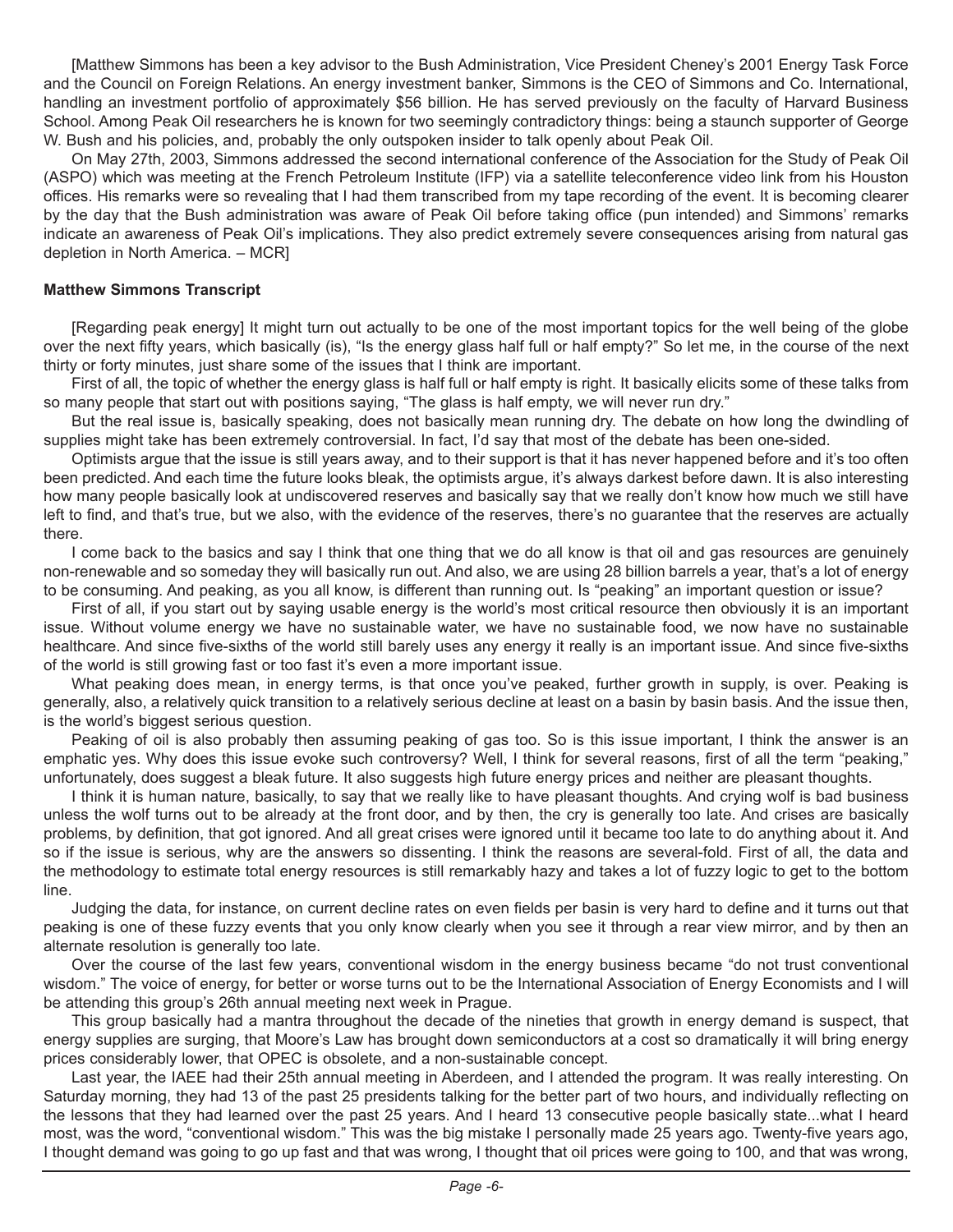and I thought the OPEC was omnipotent, and that was wrong, and I thought that supplies basically were going to be a pot of gold and that was wrong, and what I learned personally is to never trust "conventional wisdom." And by the time all thirteen speakers had spoken, it was clear that their belief had become conventional wisdom. It turned out that basically the generals, as happens so often in the military, were fighting the last war. The big energy mistake that was made, circa 1980-1981, was that oil was going to go to 100, was that the demand growth was insatiable, and that OPEC was omnipotent. And what all these people missed at the time was that the oil prices had already grown tenfold, that nuclear energy was at the front door, that the fear of a hundred dollar oil had finally created a conservational efficiency move, and that a ten-year E.P. [environmental protection] movement created a surplus glut. And preventing making this mistake again became public enemy number one and literally led a generation of energy experts to mistrust demand, to assume supply growth, and just to know that price collapse was just around the door, the corner.

But it is interesting now with the benefits of being in a new millennium, to look back and see what really happened to oil demand over the last 30 years. First of all, global oil demand did fall in 1974 and half way through 1975. But over the course of the first eight years of the 1970's, global oil demand grew significantly. Global oil demand then fell in 1979 through 1983. And so you had five of thirteen years down but the two events that caused this down demand: were a tenfold increase in product, and, the introduction of the only new energy source native to the 20th century, nuclear. Global oil demand began to grow again in 1983. The collapse of the F.S.U. from 1988 to 1995 created the illusion of global stagnation while the rest of the world's oil demand and energy just grew and grew and grew.

And it's interesting to step back and look at the difference between 1986 when non-FSU oil demand was just under 54 million barrels a day, to 2002, when we crossed 73 million barrels a day... a 21 million barrel a day change during an era that people thought basically that demand growth was over.

And then let's turn briefly to what happened to the world's supply. Well, first the former Soviet Union supply collapsed. Secondly, the North Sea had its second boom. Third, deep water became the new frontier and probably the last frontier, and fourth, OPEC remained the swing producer. If you basically look at the non-OPEC numbers excluding the former Soviet Union, you basically have a growth between '86 and 2002 of 8.3 million barrels a day. Now it's interesting to see that global oil growth and demand was 20 and non OPEC non-FSU growth was 8.3. But if you look carefully at the 8.3, in the first ten years, '86 thru '96, during an era of low oil prices, we grew by 6.7 million barrels a day, and in the last six years, during the era of high oil prices, we grew by 1.5 million barrels a day. So 81% of the last fifteen years growth, came in the, sixteen years growth, came during the era of low prices, and 19% came during the era of high prices. It turns out with just hindsight that we can now clearly see that the growth engine of non-OPEC oil, excluding the former Soviet Union, petered out. The North Sea peaked, Latin America excluding Brazil peaked, North America, excluding heavy oil peaked, Africa excluding deep water peaked, the middle east excluding OPEC peaked, and the F.S.U. turned out the be the only lasting pleasant surprise.

Which then raises the following question: Was the F.S.U. recovery real and sustainable? In 1998-1999 not a single oil expert assumed that the F.S.U. would suddenly turn around and start creating supplies again. But then low oil prices created through the saga of the missing barrels caused the ruble to collapse. And subsequently high oil prices created an F.S.U. bonanza, low global prices and unbelievably high revenues. 67% of the 2000-2003 non OPEC supply came with the F.S.U.'s oil recovery. Some of this increase was unlikely due to bad data and some of the increase was a one time gain.

There has been no significant FSU exploration yet. It's simply too expensive. And logistical bottlenecks create some significant limits to further export growth. So I think it's dangerous to assume that the FSU growth will continue. In the meantime the cost to create new oil supply soared.

While conventional wisdom believes where there's a will there's a supply, real costs to maintaining flattening supplies soared. Between 1996 and 1999, the 145 Public E&P companies which were worldwide, spent 410 Billion Dollars to merely keep their full production flat at about 30 Million barrels of oil per day. The Big Five, Exxon, Shell, BP, ChevronTexaco, and Total spent 150 Billion dollars between 1999 and 2002 to barely grow production from 16 billion barrels of oil a day to about 16.6.

The Big Four, excluding Total, because their numbers weren't out yet, between the first quarter of 2002 and the first quarter of 2003, went from 14 million, 611 thousand barrels of oil equivalent per day, to 14 billion 544. These four companies spent collectively over 40 billion dollars over a 12 month period of time actually lost 67 thousand barrels a day of total production. So while people were assuming costs would fall, the cost to stay in the game went through the roof.

One of the other interesting mantras of the last decade was that technology had eliminated dry holes. Well we never came close to obsoleting the dry hole. The reason dry holes dropped so much is we drill far less wells. We also stopped doing most genuine exploration. Even projects that are called wildcats today probably 20 years ago were called modest step-outs. It turns out that now that we look back with good data it takes four straight dry holes, it is still a risky business. The U.S. statistics are appalling. Here basically is the table going back from 1973 to 2002 of U.S. exploratory success rates and their dry holes as a percentage, and this yellow one going through there is 67% meaning that two out of three of those failed. We modestly drop the line from about 75% down to 67% but two third failure rate, we've just killed building dry holes. The North Sea exploration, in appraisal statistics is still basically about 25% chance of success. Angola, of the major Block 17's has had a string of dry holes. Eastern Canada's recent statistics have been troublesome.

The Caspian Sea, other than one great discovery, potentially has been bad. And even the Middle East is starting to dig a remarkable string of dry holes. The single biggest reason that this supply surge that so many people assumed was happening for so long was that depletion became the missing link. The reason supply flattened out or peaked was not the lack of effort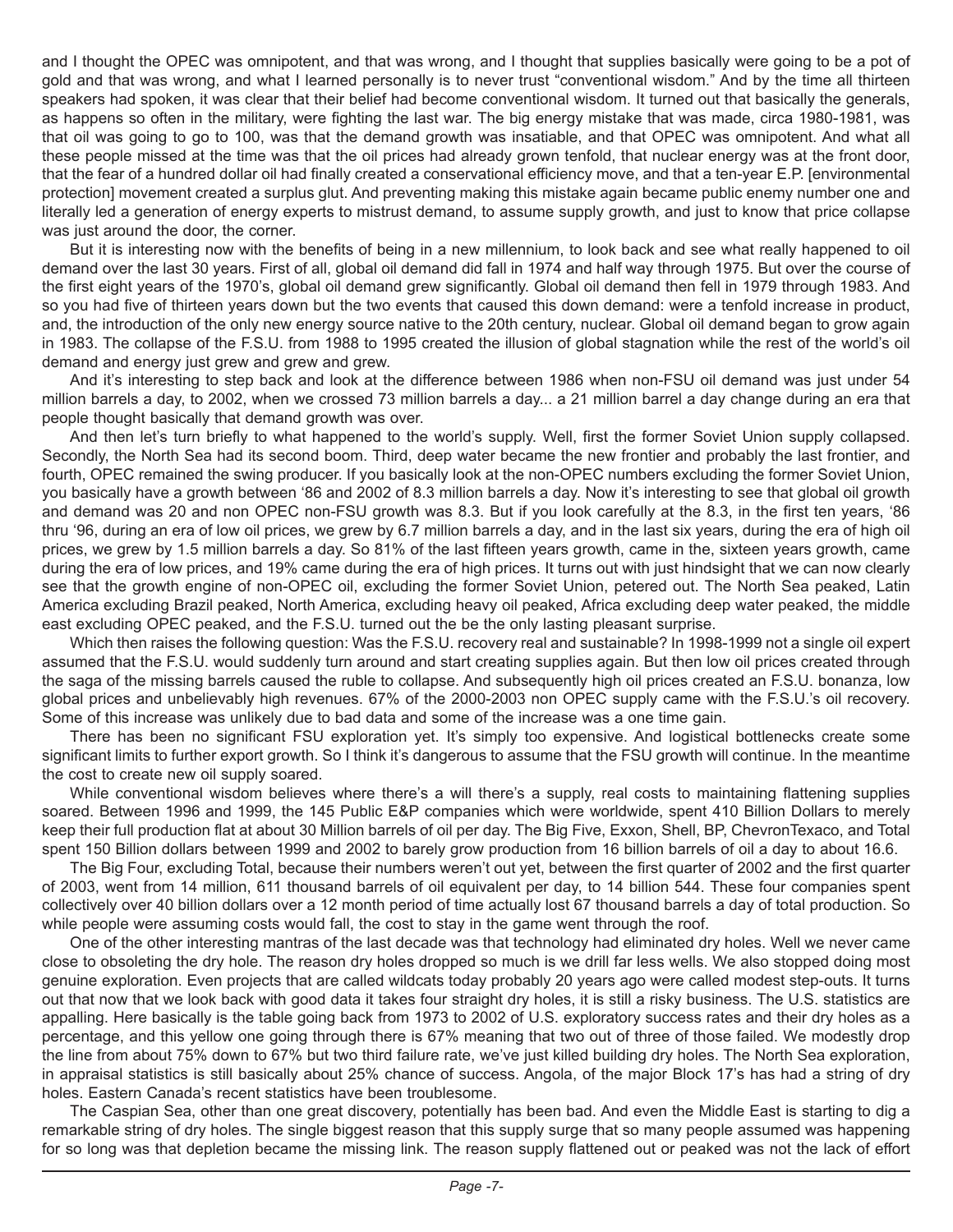and no new technology. The industry in fact had many great successes over the last decade. But they were not about to offset depletion. Oil field technology created not an easy way to grow supply but a depletion rat race. Smaller new fields were found, technology allowed them to be commercial but we raised the climb rate to an amazing level and therefore it began to flatten out.

Why is oil depletion so hard to grasp? Well the definition by itself is hard. Many would hear the term depletion and assume it meant that we ran out, and we obviously never ran out of oil. Depletion data was sketchy at best. Its amazing how hard it is to actually dig out statistics for, even on a field by field basis, what the net decline is. And the elusive data that you can find is not real depletion but it's actually the net decline after lots of additional drilling and money is spent to take a natural decline rate that would have been far more drastic if you flattened out. And finally no one really likes to discuss it much because it should generally mean bad news.

Forecasting next year's decline still remains an art form. I don't think anyone has ever been very good at predicting bad news. There are many ways also to slow natural decline, but it takes money and effort, and it's only when you look back, after these remediation efforts have been done that it creates real depletion answers. But let me tell you that as you all know, wells, fields and basins really do deplete. Our firm a year ago conducted a very intensive analysis of what was happening to the natural gas supply in Texas by examining the detailed records of the Texas Drill Commission from 50% of the state's production in 53 counties. What we found was amazing. What we found was that in this 53 county area (this is 16% of the U.S. gas supply) the wells drilled in 2001, 2400 wells out of 37,000 wells that are in production, created 30% of the total supply, and it turns out that 7% of these 2400 wells, 167 wells, created 49% of the supply and the other 93% of the wells created the remaining 51%. These giant 167 gas wells - a year later, we went back and tested their January 03 production—they had suffered a decline across the board of an average of 82% in a year, so wells do decline rapidly these days. The Cruz Beana field in Columbia, the biggest find in the Western Hemisphere since Prudhoe Bay, in 1991-92 it was still estimated that it could possibly exceed Prudhoe Bay or Hatchet. But it turns out that this field basically just barely gets 500,000 barrels a day. And in 2002 it's struggling to stay above 200,000 barrels a day. The Forty Field, which BP just recently sold to Apache peaked at approximately 500,000 barrels a day in the middle eighties and the oil production is now under 50,000 barrels a day. It still produces about 500,000 barrels a day of fluid, but the balance is processed water.

And then you finally have the interesting graph, that's in the papers that I think you should have, of the last two Super Giant fields ever found. Ironically these two fields, Prudhoe Bay and Samotlor, were both found in about the same crust underneath of the Arctic Ocean. They were just found on two sides of the earth. Both were basically found within twelve months of one another, '68 and 1967, both were presumed to have 15 to 20 billion barrels of oil. It's interesting to see that Prudhoe Bay, says Platt's Oil reservoir management, they basically choked off the field at 1.5 million barrels a day and for over 11 and almost 12 years, like clockwork, it produced 1.5 million barrels a day without missing a beat. But in late 1989 the field rolled over and is now producing about 350,000 barrels a day. Samotlor [Russia] had just the opposite experience. They basically started aggressively water-flooding a very wide field and it produced peak production at about 3 and a half million barrels a day and then came off like a water fall and is again down to 325,000 to 350,000 barrels a day. And so when giant fields do peak they basically also do decline. There's no question that when you take 50% of a remaining resource you tend to alter peak. What is difficult though is to obtain the right data to know whether you've reached fifty percent. And it's basically that you're looking back through events with hindsight. It turns out that total energy resources, uh, is still a mystery. And recoverable percentage of resources is also largely a function of cost. The higher the cost the more you can extend, recovering more and more of the harder and harder to get resources.

And it's also interesting when I think back on this that the technology to gauge resources, absent of seismic, is still effectively 100 years old. We have no better technology today to know how much resources are there before seismic is done than we had 100 years ago. And even after a few of them test their research you still leave many questions and so it's based on opinions. Let me give you some interesting examples of the uncertainness of this data. I attended a Natural Gas Workshop in Washington, D.C. about three weeks ago and the head of the U.S.G.S. made an interesting presentation about how hard it is to basically get experts all on the same page even when you have a complete set of data. One of his examples was the [unintelligible] basin in Argentina.

Two hundred and nineteen mature fields. They had a data set that allowed all of the experts to basically use any one of the 7 conventional methodologies to say how much remaining resources are there. And after a weekend of study the estimates came back with a low of 600 million barrels to recover to a high of 17 billion barrels. This is on a mature field area with 219 individual fields. Canada's recent experience in Sable Island is a classic example of how little you sometimes know even after the fields have been in mature stages of production. It turns out that Sable Island looked like a fabulous project through wells one through five, and then well six was drilled and they found basically it was little, they miscalculated the amount of reserves and so thirty seven percent of the proven reserves of Sable Island in the last few months were written off. The Leaden Field, which is the largest project in U.K. sector of the North Sea last year; six months into its production the company had new data that basically highlighted the reserves, the reservoirs complexity so that half the reserves were transferred from proven into probable.

And then another interesting presentation in the natural gas workshop in Washington was on center basin gas which basically pipes gas in the Green River basin where some new evidence would indicate that we've overstated potential recoverable reserves by three to five times.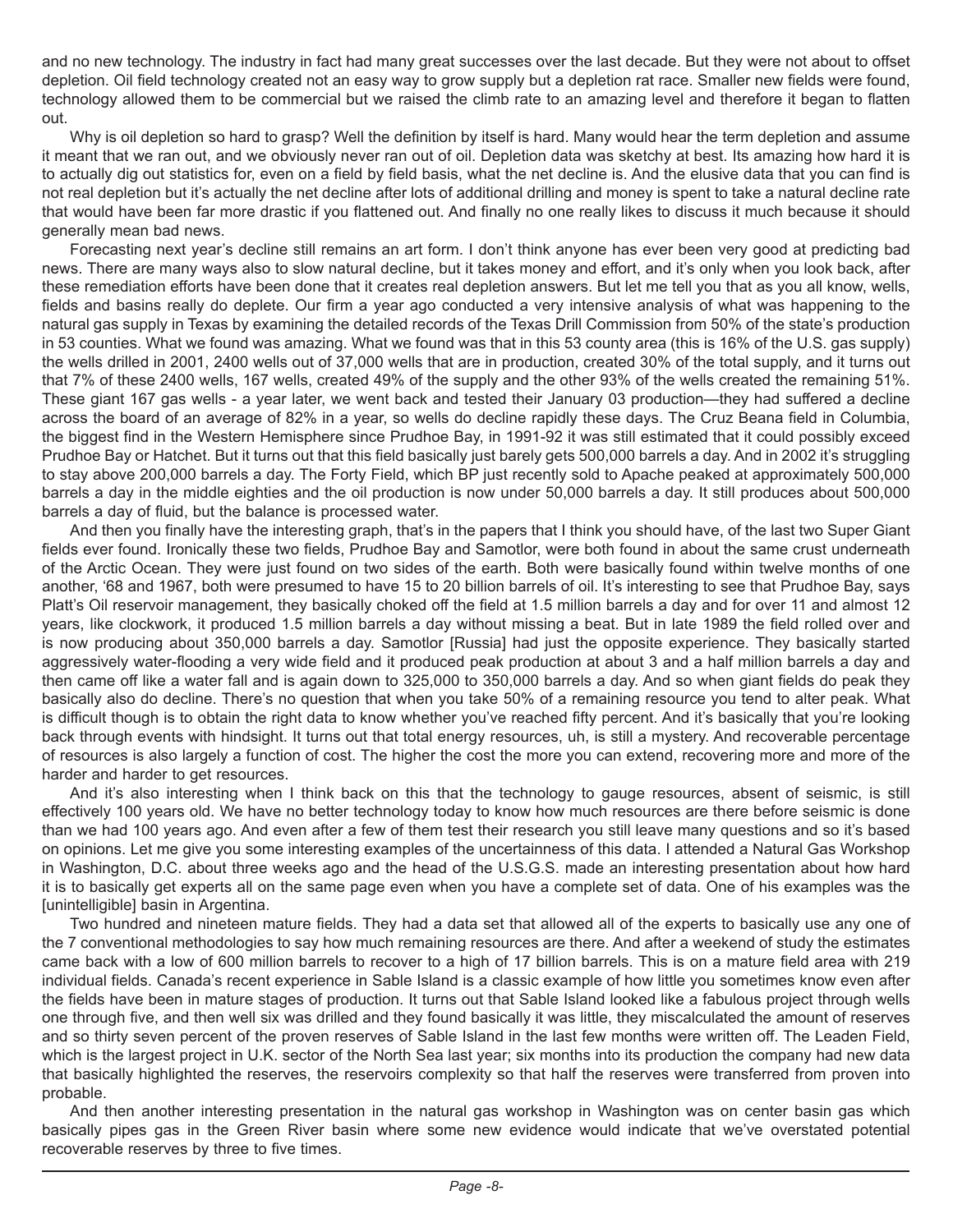All of which highlights how difficult it is to basically get your hands around how much is left until you're looking back at events with hindsight. Hindsight turns out to be a wonderful, unreliable tool. Some events are unpredictable until after the fact. Some of the classic unpredictable events turn out to be weather, death, one's peak net worth and maybe the future of anything important. It turns out that peaking even for an individual well is only proven after the fact. And predicting peaking of energy has been an elusive art form for a long period of time. So back to the United States of America and our experiences in oil as a classic example of how hard it is to predict peaks. In 1956 Dr. Hubbert predicted in the early seventies... in the early seventies the United States would peak. In 1970 it was obvious he was wrong when the U.S. set a new record, the new U.S. peak. In 1981, what had been 9.6 million barrels by, at its peak was already down to 6.9 million barrels a day after a record drilling boom. And by 2003 this 9.6 billion barrel basin in 1970 is now close to 3 million barrels a day. The U.S. was Saudi Arabia in 1956. We had great statistics, we had total transparency and yet only one person predicted the peaking in 1970. Did the United States get a lot smarter? Well the U.S. Natural Gas experience is a great new case study.

In 1999 the Natural Petroleum Council projected that supply growth in natural gas would be adequate to increase gas use by 36% by 2010. In 2001 we had a record drilling boom for natural gas. This failed to budge supply. In 2003 natural gas clearly faces a crisis. The United States and Canada is in decline.

What we all missed in 1999 was that no one could come to subtract unconventional supply growth, coal bed methanes, tar sands, deep water associated gas, and these giant gas wells down to 18 to 20 thousand feet vertical, from the conventional base, and discovered conventional base at about fifty feet... (unintelligible) [p]eaked through Europe in the nineties and is now approximately 35 BCF (Billions of Cubic Feet) a day. So it turns out the United States gas experience, uh, has experienced about the same phenomena that oil did 30 years ago.

The North Sea experience is interesting. The North Sea had all the worlds' best operators, state of the art technology. Its peak was assumed to be years away in 1996 and 97. In 1999 the U.K. Sector peaked. In 2002 the New Eastern sector peaked. The North Sea has the world's best field by field production data. Seeing peaking is easier in the North Sea than anywhere else but few people seem to study the data. Peaking, it turns out, even in the North Sea is easy to ignore. And then there's the experience of the Caspian Sea.

In the early nineties the Caspian seemed to be the next Middle East. In 2001 we had 20 out of 25 dry holes that dampened the enthusiasm for the Caspian significantly. In 2001 Kashagan was finally discovered, deemed to be the greatest field in the decade. In 2002 BP and Stat Oil quietly sold their 14% of Kashagan for 800 million dollars. In 2003 British Gas put their 17% on the block for 1.2 billion dollars. Which raises, in my opinion, the question, "What do these original parties know about the world's greatest field or do they merely want to spread the wealth? I think what this all means is that non-OPEC oil, particularly outside the Soviet Union, is either peaking as we speak, or has already peaked.

Any serious analysis now shows solid evidence that the non-F.S.U. non-OPEC oil has certainly petered out and has probably peaked. F.S.U.'s supply is suspect or should be. A new frontier is always a possibility but it is becoming increasingly unlikely now that deep water is basically here and come and gone.

And serious energy planners need to assume non-OPEC supply is at a plateau. But thank heavens for the Middle East. The big non-Middle East OPEC producers are also past the peak. Algeria and Libya could probably still grow but they're too small to offset everyone else. And only the Middle East can logically be explained to replace declines elsewhere.

The Middle East's transparency is an oxymoron but there are some data that shed some light. And so let's basically spend a few minutes looking at the Middle East, the Promised Land.

Middle East energy is the Promised Land. All roads the roads lead to Rome and to the future of oil and gas Rome is the Middle East.

The Middle East is where we still have abundant reserves. It's still cheap to produce; it's still extremely unexplored. So if the rest the world is long in the tooth thank Allah for Mecca. But are we so sure this is the truth? It turns out that the Middle East oil and gas so far is not all over the Middle East. The Middle East covers an enormous land mass, but all of the oil and gas as we know it today is compressed into an interesting golden triangle. And all the great finds happened years ago. In the past three decades exploration success has been modest in the Middle East abyss. Is this because no one looked very hard or because there's not much else to find? Here is the interesting golden triangle of the Middle East; If you start at Kirkuk in the north and you draw a line down through the great oil fields of Iran, going down south and come over six or seven hundred miles picking up the great fields of the UAE and come back up 800 miles to Kirkuk virtually every field of any size between 1909 and the late sixties is probably in that basin.

It turns out that Saudi Arabia has what they thought was a fabulous discovery outside that in 1989. By 2003 one field and five satellites needed gas injected to create flows to get about 200,000 barrels a day. So it's also interesting to take the United States and superimpose this same golden triangle on part of the United States on the part of the United States I grew up in. It basically covers most of Arizona and part of Utah, so it's not a very big area. So if all roads lead to Rome then one area, Saudi Arabia, is clearly home port. Saudi Arabia became the most important oil exporter once the U.S. peaked. Though also not trusted, Saudi Arabia has constantly tried to become the world's most trusted supplier of oil and they generally have done that. Saudi Arabia has assumed a virtually limitless amount of cheap oil. But let me tell you about some of Saudi Arabia's oil and gas challenges. In Saudi Arabia there have been no major exploration successes since the late sixties. Almost all of Saudi's production comes from a handful of very old fields. Almost every field has high and rising water pressure. Ghawar, the world's largest field injects seven million barrels a day of seawater to prop up reservoir pressure. And outside North Core hundred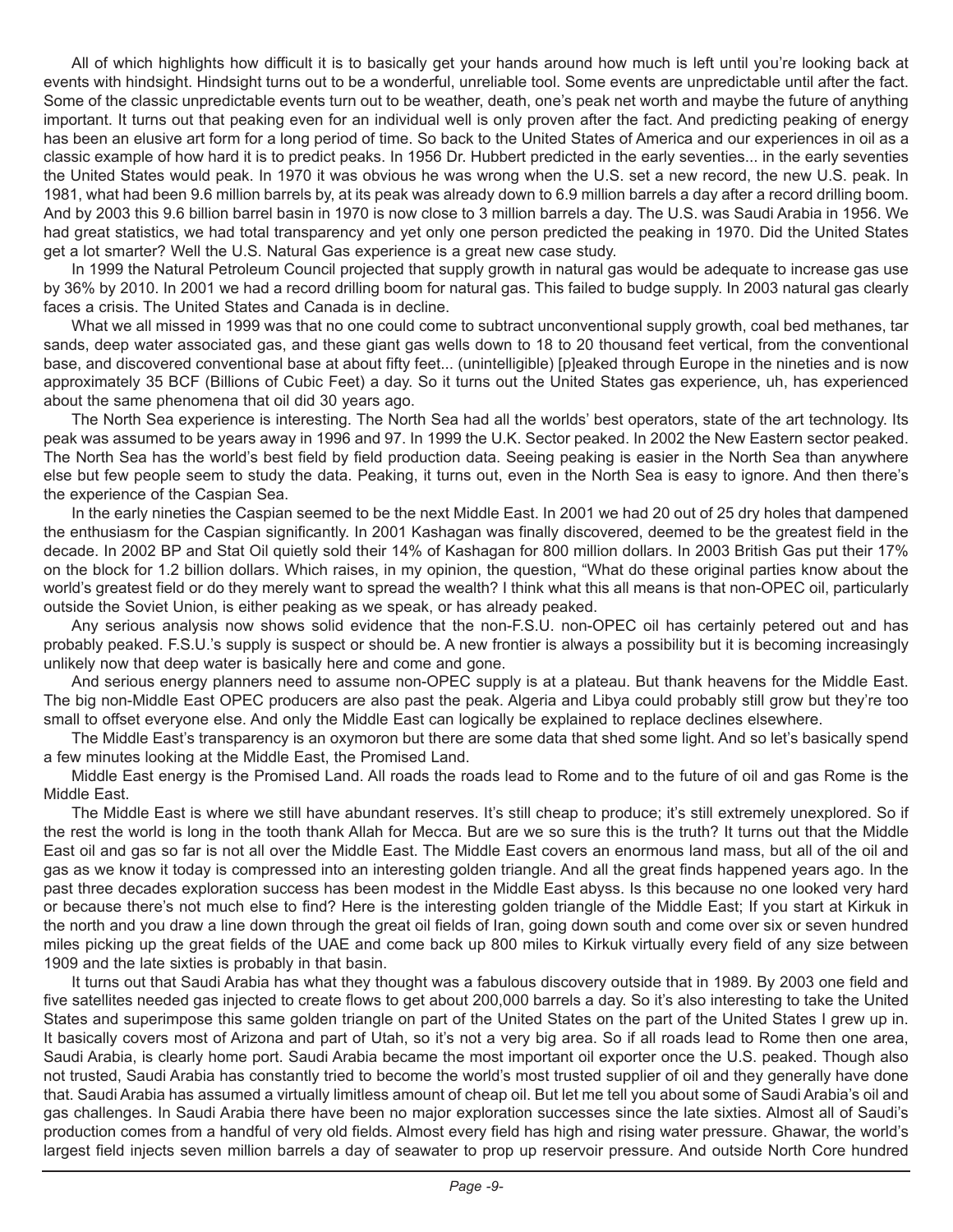barrel [unintelligible] have been very hard to find. Some key fields have never worked out. Others have now watered out. And it takes utter logic to plan for Saudi Arabia's future.

What Saudi Arabia's real energy costs might be is that Saudi Arabia is probably no longer a low cost producer. Lifting costs, plus, may now rise exponentially. Natural gas parting costs are extremely high and have been elusive. But what is Saudi Arabia's right price for oil? I would argue that no one really knows because we lack the data.

But it turns out with a little bit of hindsight that the optimists turned out to be wrong. While the optimists estimate, the economist rectifies, the debate still rages on; the jury basically has now rendered the verdict. The optimists have lost. Too much field data now proves their total thesis was wrong. Supply never surged, demand did grow. But as it grows it still falls. This doesn't prove though that the pessimists were right. The pessimists unfortunately and ironically might also be wrong. Most serious scientists worry that the world will peak in oil supply. But most assume that this day of reckoning is still years away. Many also assume that non-conventional oil will carry us through several additional decades. They were right to ring the alarm bell. But they too might also be too optimistic. Non-conventional oil unfortunately is too non-conventional. Light oil is easy to produce and convert into usable energy. Heavy oil is hard to produce and extremely energy intensive and very hard to grow rapidly. It turns out the United States of America has nine fields left that still produce over 100,000 barrels a day. And three of the nine have turned out to be located in California and on average are 103 years old. The reason these fields are still there is that they're very heavy oil. And heavy oil can last forever but it's very hard to get out of the ground. And it takes a remarkable amount of energy to convert heavy oil into usable energy.

Five years ago I barely had thought about the question of, "What does peaking mean and when might it occur?" I was intending at the time though to study the concept of depletion and the phenomenon that field after field was tending to peak fast and decline at rates that were unheard of before. The uh, uh, I think basically that now, that peaking of oil will never be accurately predicted until after the fact. But the event will occur, and my analysis is leaning me more by the month, the worry that peaking is at hand; not years away. If it turns out I'm wrong, then I'm wrong. But if I'm right, the unforeseen consequences are devastating

But unfortunately the world has no Plan B if I'm right. The facts are too serious to ignore. Sadly the pessimist-optimist debate started too late. The Club of Rome humanists were right to raise the 'Limits to Growth' issues in the late 1960's. When they raised these issues they were actually talking about a time frame of 2050 to 2070. Then time was on the side of preparing Plan B. They like Dr. Hubbert got to be seen as Chicken Little or the Boy Who Cried Wolf...

In 1957 the Sputnik woke up to the rest of the world. By 1969 we had a man on the moon. That was not easy, but the job got done. Could an energy Sputnik create a similar wake up call? If we had such a wake up call is it too late? Is there a Manhattan Project or an Apollo program that would work? It turns out that reliable energy is the world's number one issue. Creating reliable and affordable energy opens the door to solving the problem of the world's water, food, and healthcare. Without reliable energy all these other needs dull.

The world is still growing. There five billion people on the earth today that are still either maturing in age or yet to be that old. And five billion people still use little or no energy. If the world's oil supply does peak, the world's issues start to look very different. Thank heaven the debate began even if it might have been too late. Thank you. I'd be happy to answer any questions.

#### **Questions and Answers (not verbatim)**

Hi. I'm Steve Andrews. Given your message now and given that you've had a half hour in the Oval Office with president Bush, why is there such a disconnect between the apparent policy of the administration and the harsh reality of the message you just gave this audience?

A. I think that there are people within the Bush Administration including the President and Vice President... I think it was unbelievably discouraging to see what occurred after the Bush Energy Plan was introduced .... And then after 9/11, the administration got totally distracted in dealing with all the events that they've been dealing with since then. I will tell you that there is a growing genuine concern in Washington about what is happening with natural gas today.

Q. I've been reading your papers for the last two years, and I want to congratulate you on really good work, and in many cases it's work that I would have expected from a gas company, not from an investment banker. Last year, you defended the administration's concept of depletion...and you show a real genuine concern for the future of the world,... and the hydrogen proposal is really a fantasy, don't you think it is time for a more enlightened energy policy.

A. That would be wonderful but I think that it is going to take a while. There really aren't any good energy solutions for bridges, to buy some time, from oil and gas to the alternatives. The only alternative right now is to shrink our economies. This is a tough question and I have no answers.

Q. I know that you are on the books to bring back nuclear power back into the industry.

A. Positive news. The Yucca Mountain is not complete. We have to figure out how to remove the nuclear waste. The bad news is that we have had one bad accident in Ohio and one in South Texas in which they found some borax acid that had become powder...is this a defect in the Westinghouse design. These are things which could set nuclear back 5 to 10 years.

Q. Mike Ruppert, *From The Wilderness* -- In the Baker Institute-CFR Report from April, 2001, you were kind of dissenting and you called for a Manhattan Project-type investment, what would that entail?

Q. Second question – In the war on terrorism since 9/11, we have gone to Afghanistan, and we've seen some pipeline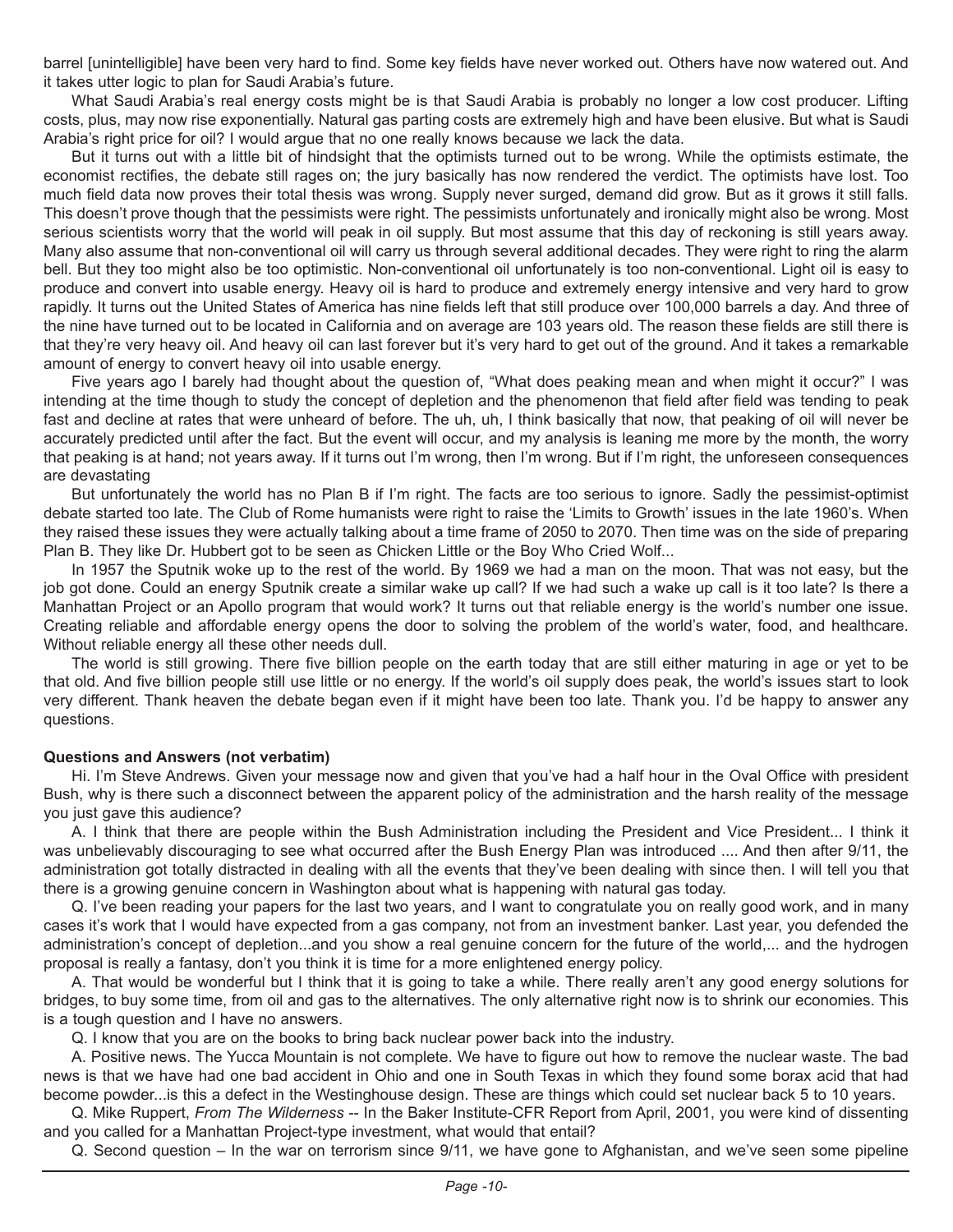development across Afghanistan, we've seen Iraq, now Saudi Arabia, developments in West Africa, also in Colombia where the terrorism coincidentally seems to appear exactly where the oil is or in the swing producing nations, do you believe that is all coincidental? (Laughter)

A. (More laughter) Those are pretty intelligent questions. What I encourage people to think about in terms of energy blueprints is to think about them in terms of the Marshall Plan. I still believe that there is an urgent need for an energy Marshall plan. And couple that with a water energy program. I don't know if you can draw any parallels that every place we have energy we also have terrorism other than just musing about the fact that all I the last twenty years while we have apparently benefited from these unbelievably low bargain basement prices, the prices were so low that none of the host nations were able to basically create any semblance of a modern society, and over a 20-year period of time, all of their populations exploded, they all have high birthrate, very young people, and terrible economies. Unfortunately, we ended up with the door prize that was so low that it was hard for them to maintain a company infrastructure and doing nothing to start rebuilding their societies. I suspect that had they been lucky enough to have had energy...two or three times higher and then worked carefully with these producing countries to be enlightened about how...instead of putting in some young and powerful leaders to start creating a middle class... and people would have started focusing more on how to become more prosperous. I guess in hindsight that is easy to say.

# **DEBUNKING MAINSTREAM MEDIA'S LIES ABOUT OIL**

### *FTW***'s Dale Allen Pfeiffer Goes Head to Head With Pulitzer Prize Winner Daniel Yergin**

By Dale Allen Pfeiffer, *FTW* Contributing Editor for Energy

The word about peak oil has barely reached the surface of the major media, and already there are many experts shouting loudly that this is not true. As the crisis worsens, we will no doubt see more and more experts claiming ever more loudly that there is no problem at all. And we will likely hear more claims about the benefits of a transition to hydrogen fuel cells, fusion, nuclear fast breeders, and other more exotic technologies (such as zero-point energy). All of this hype may pacify people and prevent them from realizing what is actually happening, but it won't reverse decreasing oil production nor lead to meaningful alternative technologies. If there is a magic bullet solution for Peak Oil, it has not yet been demonstrated in a way that permits independent verification or establishes a significantly positive Energy Return for Energy Invested (EROEI).

One example of the disinformation being fed to the public by the mass media is an article written by Daniel Yergin published in The *San Francisco Chronicle* (Sunday, April 13, 2003).**1** Evidently, the *Chronicle* was so swayed by Yergin's name that they forgot to check the facts behind his story.

Though Daniel Yergin is considered to be an authority on international politics, economics and energy, he is neither a scientist nor an engineer. Despite this lack of credentials, Daniel Yergin was awarded a Pulitzer for his book, *The Prize: The Epic Quest for Oil, Money and Power*, and he is currently a member of the Board of the United States Energy Association, the National Petroleum Council, the US Secretary of Energy's Advisory Board, and the US Department of Energy's Task Force on Strategic Energy Research and Development. He is also a member of the Committee on Studies of the Council on Foreign Relations and a Foreign Associate of the Royal Institute of International Affairs.

With all of these credentials, one might wonder how he could author an article which is so misleading. However, I have seen him in action, arguing with several of my colleagues, and I can state that the man is a true cornucopian. He will not recognize any data that might shake his faith in Neoliberalism or free market economic theory. No doubt, he will consider this article to be rubbish, if he even bothers to read it.

In his article for The *SF Chronicle*, Mr. Yergin claims that Iraqi oil counts for such a small percentage of the global oil picture that its influence on oil markets is negligible. In fact, he downplays the significance of all Middle Eastern oil. Let us take a look at Mr. Yergin's claims and compare them with documented studies and factual reports.

To inflate his data on oil reserves, Mr. Yergin accepts industry and EIA (Energy Information Association) figures without question (rather like the embedded journalists reporting on the invasion of Iraq). He refuses to backdate discoveries (account for the fact that oil companies routinely under-report new finds to reduce taxes) and he accepts inflated numbers for Caspian reserves even as the oil majors pull out of the area for lack of interest. But one of the most interesting techniques he uses to inflate his data is to include all hydrocarbon deposits regardless of source or extraction techniques. Whether tar sands, deep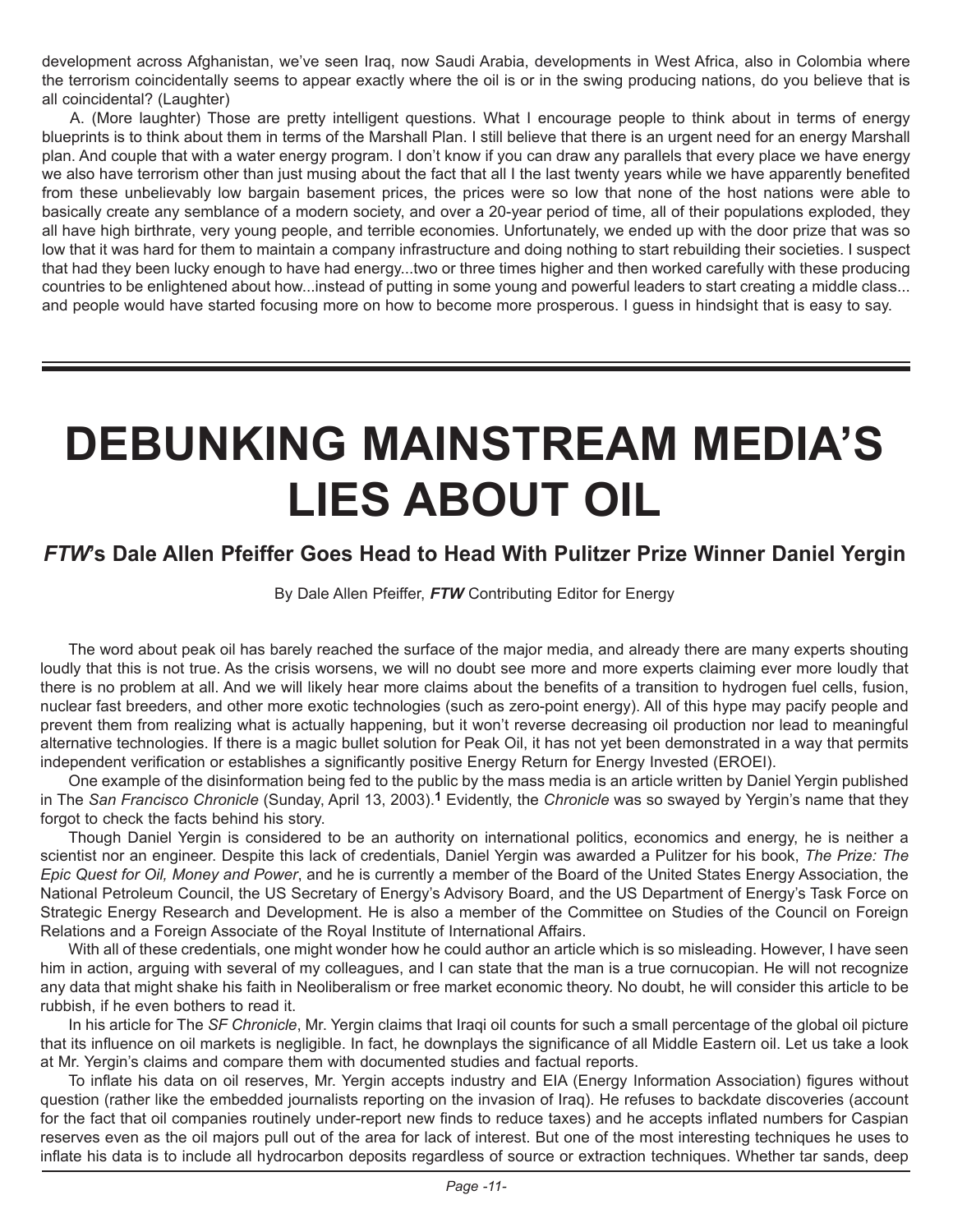sea deposits or conventional oil, it is all one to Mr. Yergin.

Never mind that harvesting tar sands is energy and water intensive. Tar sands are extracted and processed utilizing stranded natural gas.(Small pockets of gas that are not profitable to pump at current prices). But as the price of natural gas has increased, so has the price of using NG to harvest and process tar sands. As natural gas prices rise, the stranded gas is sold in the marketplace leaving little for tar sands. Industry analysts have all but admitted that North America is falling off the natural gas cliff (i.e. natural gas reserves are almost empty). Allowing for seasonal changes, the price of NG will only increase from now on.**2 3** Tar sand processing also utilizes a vast quantity of water. Production has heavily taxed local aquifers and left large retention ponds of tainted water needing to be purified at an energy and economic expense. Due to these factors, various companies are beginning to cancel tar sands projects or place them on hold.**4** Beyond this, tar sands are harvested by strip mining, not by pumping. Production from tar sands comes at the additional cost of destroyed landscape, and the additional expense of remediation and waste disposal. And in any mining operation, there is always a notable portion of the resource that is deemed unrecoverable, either because the seam is too small, or because of fault or other physical factors that limit the viability of production.

For all these many reasons and more, tar sands and other unconventional forms of hydrocarbons should be considered separately from conventional oil. Once conventional oil production begins to decline worldwide, non-conventional production will be constrained by the rising price of energy input. Furthermore, even if unconstrained, non-conventional sources will not replace conventional oil, they will only help to ease the decline. The following graph, based upon the most current of data, incorporates non-conventional sources into the energy picture.



From the ASPO Newsletter; graph developed by Colin Campbell.<http://www.asponews.org/>

If we exclude non-conventional sources and look only at conventional oil the figures change---giving us a much clearer picture of the importance of Middle Eastern oil, and of Iraqi oil. Instead of the 3% figure given by Mr. Yergin, the accepted figure for Iraqi deposits hovers around 7% of worldwide conventional oil reserves.**5** In their 1998 paper, The World Petroleum Lifecycle, Richard Duncan and Walter Youngquist state that Iraq controls 7.3% of the oil reserves in the top 42 oil producing nations.**6** World Oil reported that Iraq contained 115 billion barrels of known reserves in 2002; the Oil & Gas Journal reported 112.5 billion barrels for the same year. Colin Campbell estimates 118 billion barrels of known reserves. Given known world reserves of 1767 billion barrels, this comes out to about 6.7% of world reserves.**7**

Mr. Yergin states that Iraq and the entire Middle East are not very important to US oil consumption, noting that the US gets 70% of its crude supplies from its own production or from neighboring countries in North and South America. According to the latest data from the EIA, the US consumes 19.6 million barrels of oil per day (million bbl/d). US production at 8.1 million barrels per day (and falling) only accounts for 41% of demand. Mexico (1.46 million bbl/d) supplies 7.4% of our demand, and Canada (1.37 million bbl/d) another 7%. This brings us up to 55.4% of US demand.**8** It should be noted that Mexican production peaked in the last couple years**9** while Canada appears to be peaking right now.**10** The entire North American region peaked in 1985.**11** Venezuela (1.14 million bbl/d) adds another 6% to our picture, bringing regional imports up to 61.4% of US demand.**12**  Adding in Colombian and other American sources might bring us up to 65% of US demand, not quite the 70% of Mr. Yergin's boast. And we must bear in mind that Latin America is at peak production right now, so their capability of meeting our demand is going into decline.**13 14**

Compared to this, Iraq's contribution to US demand (449,000 bbl/d) seems to be but a paltry 4.2% of total US demand.**15**  However, Iraq is one of the few countries in the world with the capacity to increase its output. When we add this current import data to Iraq's neighbor Saudi Arabia (the top source of US imports at 1.49 million bbl/d) we find that the US is dependent upon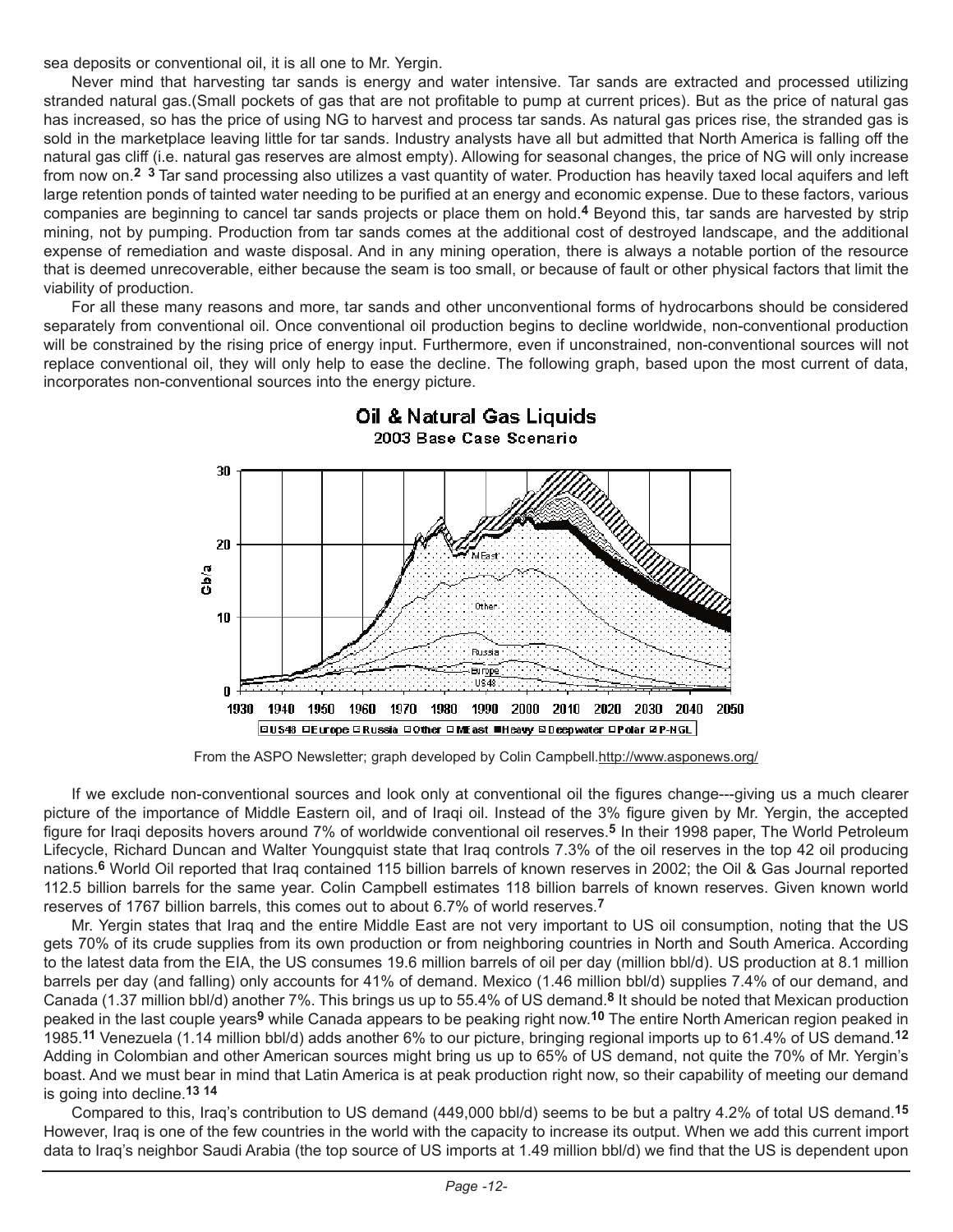these two countries for 11.8% of its oil demand, or 20.1% of its imports).**16** Moreover, these two countries will be among the last to reach peak production (Saudi Arabia in 2013 and Iraq in 2019).**17** Regionally, the Middle East will be the last area in the world to peak in oil production, probably around the year 2014.**18** Every other region in the world has already peaked in production. Soon declining production in all other regions will result in what has been termed "the crossover event." Beyond this point, Middle Eastern production will make up for the difference between demand and declining production until this region also peaks.



The OPEC crossover point in world oil production. Duncan & Youngquist.<http://www.dieoff.com/page133.htm>

It is in this light that the Middle East, and Iraq in particular, demonstrates its true importance. Control of Iraqi oil would be most useful in thwarting OPEC, and in an attempt to prevent the oil market from converting to the Euro.

Yet, Mr. Yergin tells us that oil has nothing to do with the invasion of Iraq. Mr. Yergin insists on the party line that this is about weapons of mass destruction.

Isn't it interesting that we have yet to find a weapon of mass destruction in Iraq? Oh yes, I forgot, the weapons of mass destruction were not in Iraq: Saddam Hussein hid them in neighboring Syria. In any case, we have control of the country now, and we can begin to build a safe democracy for the people of Iraq. Let's begin the process by encouraging the Iraqi people to loot the various ministries and museums full of antiquities. Ah, but we will protect the valuable records of the petroleum ministry.

Come on Mr. Yergin, do you really expect us to believe that this invasion was not about oil?

No, Daniel Yergin insists, new sources of oil have limited OPEC's clout over the last couple of decades and more oil is being found all the time. He points to the North Sea, Alaska, Russia and that greatest of all oil mirages—the Caspian Sea.

#### **North Sea**

The North Sea oil fields belong to the countries Norway and the United Kingdom. The United Kingdom pumped its fields vigorously, utilizing all the latest technology. As a result, they squandered their oil very quickly, and did such a thorough job of it that their depletion rate (currently 6.1%) gives the downward side of their production curve the shape of a cliff rather than a gentle slope. The United Kingdom peaked in 1999. They will be lucky to produce 720,000 barrels per day by 2020.**19**

Norway has perhaps the best documented oil fields in the world. And in the last couple of years, they have very honestly admitted that their oil fields are peaking. They have not exploited their fields as thoroughly as the United Kingdom. However, the effect of modern pumping technology can still be plainly seen in their production statistics: production was brought up quickly, the fields had a relatively short life, and the depletion curve is steep. Norway's production peak is occurring this year (2003). Their depletion rate is currently 7%. By the year 2020, they will be lucky to pump 900,000 barrels per day.**20**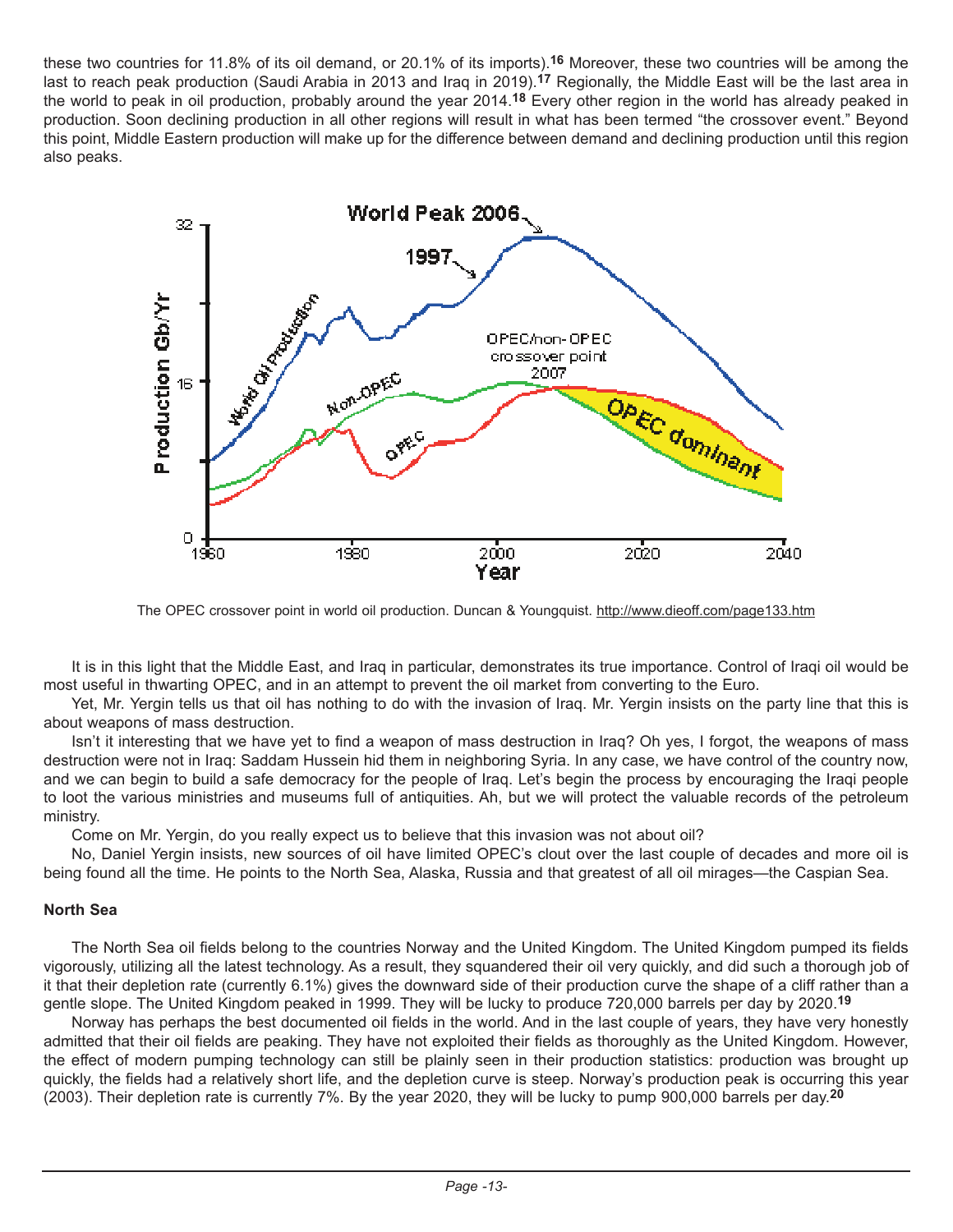

United Kingdom Production Curve (with discovery as a bar graph), courtesy of Colin Campbell. <http://www.asponews.org/ASPO.newsletter> .020.php#83

Norway Production Curve (with discovery in gray), courtesy of Colin Campbell.<http://www.asponews.org/ASPO.newsletter.025.php#129>

#### **Alaska**

Discovered in 1969, the giant Prudhoe Bay field added 13 billion barrels of oil to US reserves just when it was sorely needed. However, this field was exploited using the latest technology and was soon depleted. Overall, it did not change the production peak for the US, but it did give the country a secondary (smaller) peak, and broadened out the downward side of the production curve. Due to geology, additional fields (including ANWR) are smaller by orders of magnitude. The current depletion rate for the entire US is 6%. By 2020, the US will be lucky to produce 1.4 million bbl/d, and will be importing 90% of its oil.**21**



US Production Curve (with Alaska and deepwater), courtesy of Colin Campbell.<http://www.asponews.org/ASPO.newsletter.023.php#109>

#### **Russia**

Daniel Yergin points to Russia as a foil to Middle Eastern oil dominance. However, it is well known that Russian oil production peaked in 1987.**22** Though Russia has boosted its production tremendously in the last few years, it has done so at a cost. Russian oil is currently much more expensive to produce than Middle Eastern oil and they will lose their profit margin if oil prices dip much below \$20/barrel. And the increased production will result in a much steeper depletion rate. The graph below was drawn in 1998, before Russia stepped up production. Now it is likely that the secondary peak will occur sooner and the downward side of the production slope will be much steeper. It would be foolish to bet on Russian oil production to thwart OPEC beyond 2010.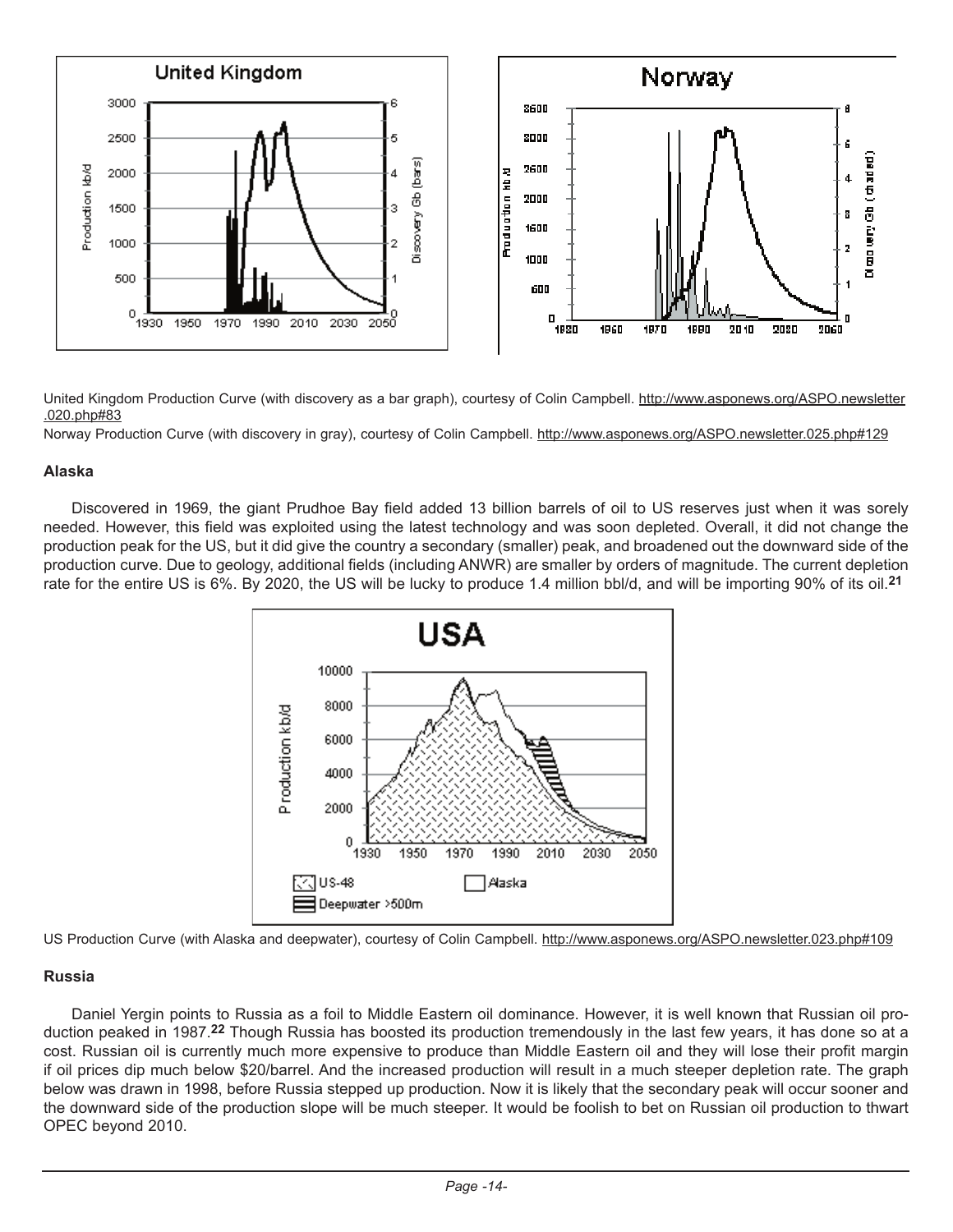

Russian Production Curve, Duncan & Yougquist, 1998. <http://www.dieoff.com/> page133.htm

#### **The Caspian Region—Central Asia**

This leaves the much touted Central Asian—Caspian Sea region. Yet, as I reported last December, exploration of this area has yielded dismal results.**23** The latest news to add is that Shell Oil is pulling out of Turkmenistan, following on the heels of Exxon-Mobil.**24** Below is a table comparing EIA figures of proven reserves with Colin Campbell's figures for total known and future reserves in four key Central Asian countries. It is obvious upon reviewing this data that Central Asia will present no threat to OPEC hegemony after the OPEC crossover event. This point is further driven home when we factor in problems inherent with the Central Asian and Caspian oil: the problem of transporting it to areas of demand, and unresolved political squabbles about ownership of Caspian Sea oil. And dare we mention that most of the oil discovered in this region has a high sulfur content, which makes it even less desirable?

| Country<br>(in billions of barrels, Gb) | <b>EIA Proven Reserves</b> | <b>CJ Campbell Projected</b><br><b>Total Reserves</b> |
|-----------------------------------------|----------------------------|-------------------------------------------------------|
| Azerbaijan                              | 1.2                        | 21                                                    |
| Kazakhstan                              | 5.4                        | 36                                                    |
| Turkmenistan                            | 0.546                      | 4.4                                                   |
| Uzbekistan                              | 0.594                      | 2.4                                                   |
| <b>Total</b>                            | 7 74                       | 63.8                                                  |

Derived from EIA data ([http://www.eia.doe.gov/emeu/cabs/contents.html\)](http://www.eia.doe.gov/emeu/cabs/contents.html) & data supplied by Colin Campbell [\(http://www.asponews.org/](http://www.asponews.org/ASPO.newsletter.026.php) ASPO.newsletter.026.php)

Daniel Yergin claims that new discoveries will be made, mentioning that every year oil companies spend billions of dollars searching for new reserves. Perhaps Mr. Yergin is not aware of all the signs of industry downsizing.**25** Oil exploration had a bumper year for discovery in 2000 at 24 billion barrels (Gb) of newly discovered oil. But this figure dipped sharply in 2001 to 16 Gb, slightly above the ten year average of 14 Gb. The latest data from BP placed daily world oil consumption at around 75 million bbl/d in 2001.**26** That means that in the year 2001, the world consumed approximately 7 Gb of oil, or about 11% more oil than was discovered in the previous halcyon year of 2000. In 2002, the Executive Vice-President and Director of Exxon-Mobil (the world's largest oil company) confirmed that oil discovery peaked in the 1960s.**27**

In the last couple of years, many officials of the oil majors have made coded statements confirming oil depletion.**28** BP admitted the problem of oil depletion by spinning it into a challenge to develop solar energy.**29** Robert Anderson, the former head of ARCO, said it quite plainly, stating that the oil industry was "a sunset industry—and the sun is low in the sky."**30** They say actions speak louder than words, and in the last few years industry mergers and layoffs have emphasized these whispered words. Industry layoffs target exploration and development staff. Shell has begun the latest round of layoffs, cutting 1,000 exploration & production jobs in its European staff.**31**

Beyond this, Daniel Yergin falls back onto the feeble arguments that new technologies will find oil where none existed before and render previously unproductive fields economical. There is a modicum of truth to this. DOFF technology (digital oil field of the future) will find some more small puddles of oil, but the big fields have already been mapped, and most of them have been produced to their peak. DOFF will also lower the costs of extraction somewhat. But it will also increase current production from fields and so hasten their peak and decline.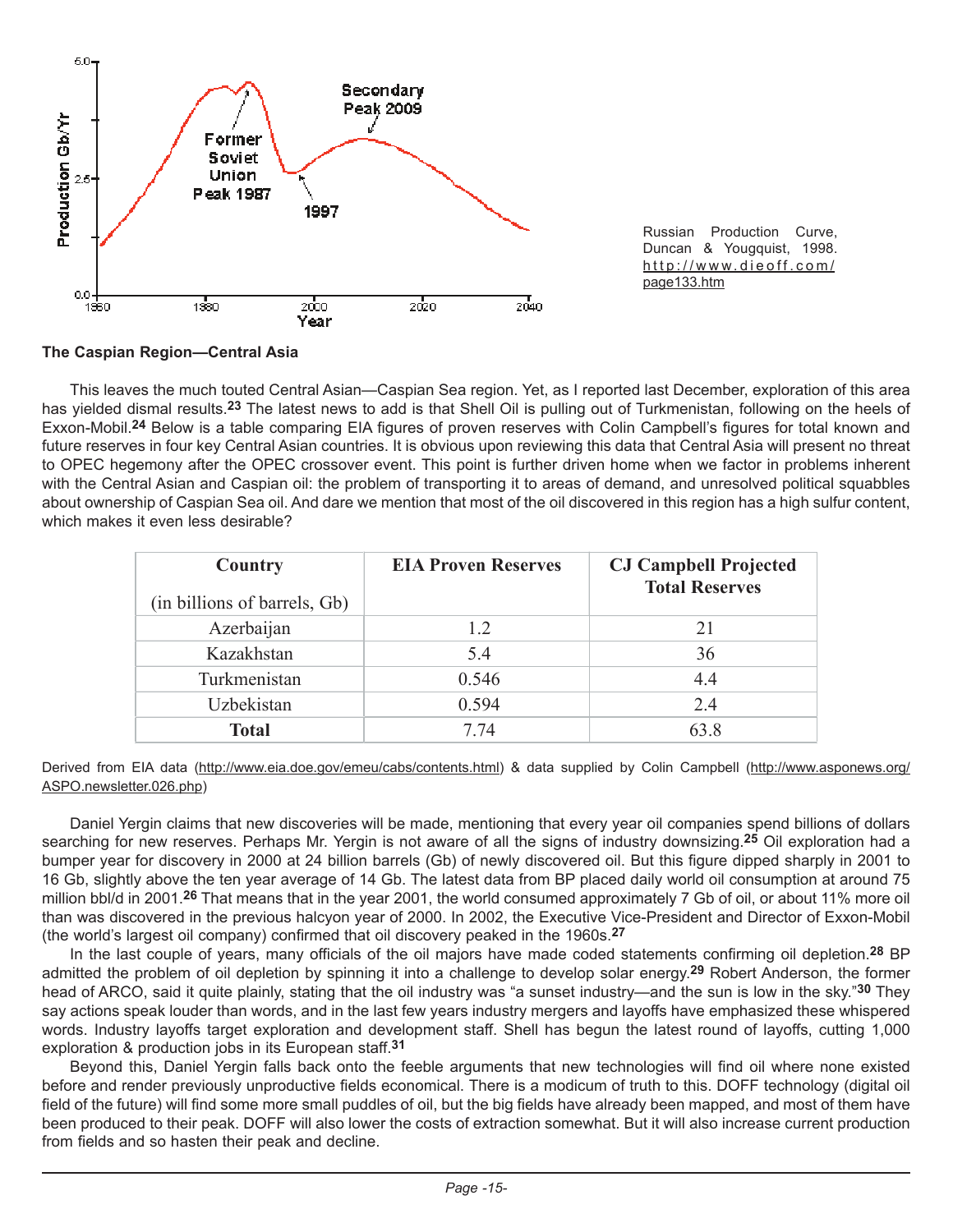In the end, we will not find enough new oil to offset the world oil peak, and little enough to ameliorate the downward slope. Non-conventional production is already running into severe cost overruns.**32** And, in any case, non-conventional oil will not drastically change the profile of world energy production, as exemplified by the first graph in this article.

Mr. Yergin is simply trotting out a line of disinformation to pacify investors and the public at large, and to obfuscate the real reasons for the invasion of Iraq.

#### **A Note on North American Natural Gas**

Bloomberg's recently released an article stating that US natural gas supplies are still severely depleted. Normally April is the time of year to begin restocking NG supplies. However, this spring has been chilly enough in many areas of the country that NG demand is still up and the restocking of supplies has not yet commenced. Bloomberg's warns that supplies are so depleted that it will be hard to prepare for next winter. And if this summer is hot, summer cooling demand will likely push NG prices above the record highs of earlier this year.**33** 

People hoping for an economic recovery had better hold their breath and pray for a mild winter next year (and a mild summer this year).

#### **END NOTES**

- 1 Gulf oil -- How important is it, anyway?, Daniel Yergin. *San Francisco Chronicle*, Sunday, 4/13/2003. [http://sfgate.com/cgi-bin/](http://sfgate.com/cgi-bin/article.cgi?f=/c/a/2003/04/13/IN307923.DTL) article.cgi?f=/c/a/2003/04/13/IN307923.DTL
- 2 Emptying the Larder, Dale Allen Pfeiffer. *From the Wilderness*, 1/30/2003. [http://www.fromthewilderness.com/free/ww3/013003\\_empty\\_](http://www.fromthewilderness.com/free/ww3/013003_empty_larder.html) larder.html
- 3 U.S. natural gas demand expected to out-pace production 3-1, says EIA. <http://www.petroleumnewsalaska.com/03031604.html>
- 
- 4 Op Cit. See note 2.<br>5 Iraq Country Analys Iraq Country Analysis Brief. EIA, October 2002. <http://www.eia.doe.gov/emeu/cabs/iraq.html>
- 6 The World Petroleum Lifecycle, Richard Duncan & Walter Youngquist. Presented at the PTTC Workshop "OPEC Oil Pricing and Independent Oil Producers", Petroleum Technology Transfer Council, Petroleum Engineering Program. University of Southern California, Los Angeles, California, October 22, 1998.<http://www.dieoff.com/page133.htm>
- 7 ASPO Newsletter No. 26—February 2003, Colin Campbell. The Association for the Study of Peak Oil. [http://www.asponews.org/](http://www.asponews.org/ASPO.newsletter.026.php) ASPO.newsletter.026.php
- 8 United States Country Analysis Brief. EIA, November, 2002.<http://www.eia.doe.gov/emeu/cabs/usa.html>
- 9 Op Cit. See note 7.
- 10 NEB's 2002 Oil Production Data Contains Eye-Opening Figures. 3/21/2003. [http://www.rigzone.com/news/article\\_pf.asp?a\\_id=6005](http://www.rigzone.com/news/article_pf.asp?a_id=6005)
- 11 Op Cit. See note 6.
- 12 Op Cit. See note 8.
- 13 Op Cit. See note 6.
- 14 Op Cit. See note 7.
- 15 Op Cit. See note 5.
- 16 Op Cit. See note 8.
- 17 Op Cit. See note 7.
- 18 Ibid.
- 19 ASPO Newsletter No. 20—August 2002, Colin Campbell. The Association for the Study of Peak Oil. [http://www.asponews.org/ASPO.n](http://www.asponews.org/ASPO.newsletter.020.php#83) ewsletter.020.php#83
- 20 ASPO Newsletter No. 25—January 2003, Colin Campbell. The Association for the Study of Peak Oil. [http://www.asponews.org/ASPO.](http://www.asponews.org/ASPO.newsletter.025.php#129) newsletter.025.php#129
- 21 ASPO Newsletter No. 23—November 2002, Colin Campbell. The Association for the Study of Peak Oil. [http://www.asponews.org/ASP](http://www.asponews.org/ASPO.newsletter.023.php#109) O.newsletter.023.php#109
- 22 Op Cit. See note 7.
- 23 Much Ado about Nothing, Dale Allen Pfeiffer. *From the Wilderness*, 12/5/2002. [http://www.fromthewilderness.com/free/ww3/120502\\_](http://www.fromthewilderness.com/free/ww3/120502_caspian.html) caspian.html
- 24 Shell set to pull-out of Turkmenistan, *AFP*. <http://www.bday.co.za/bday/content/direct/1,3523,1308080-6078-0,00.html>
- 25 ASPO Newsletter No. 18, June 2002, Colin Campbell. The Association for the Study of Peak Oil. [http://www.asponews.org/](http://www.asponews.org/ASPO.newsletter.018.php) ASPO.newsletter.018.php
- 26 BP Statistical Review of World Energy 2002.<http://www.bp.com/centres/energy2002/oil/consumption.asp#>
- 27 Op Cit. See note 20. Colin Campbell referencing *World Energy*, v. 5, No. 3, 2002.
- 28 ASPO Newsletter No. 27—March 2003, Colin Campbell. The Association for the Study of Peak Oil. [http://www.asponews.org/](http://www.asponews.org/ASPO.newsletter.027.php) ASPO.newsletter.027.php
- 29 Op Cit. See note 21.
- 30 Op Cit. See note 20.
- 31 Shellcuts1,000jobsinEurope, by MalcolmMoore. The *Telegraph*, 4/4/2003. [http://money.telegraph.co.uk/money/main.jhtml;\\$sessionid\\$](http://money.telegraph.co.uk/money/main.jhtml;$sessionid$3O2J3OECXLDERQFIQMGCFFOAVCBQUIV0?xml=/money/2003/04/04/cnshell04.xml&menuId=242&sSheet=/money/2003/04/04/-ixcity.html) 3O2J3OECXLDERQFIQMGCFFOAVCBQUIV0?xml=/money/2003/04/04/cnshell04.xml&menuId=242&sSheet=/money/2003/04/04/ ixcity.html
- 32 Op Cit. See note 19.
- 33 Natural gas still depleted. The *Houston Chronicle*, 4/21/2003. *Bloomberg Business News*. [http://www.chron.com/cs/CDA/ssistory.mpl/](http://www.chron.com/cs/CDA/ssistory.mpl/business/1877278) business/1877278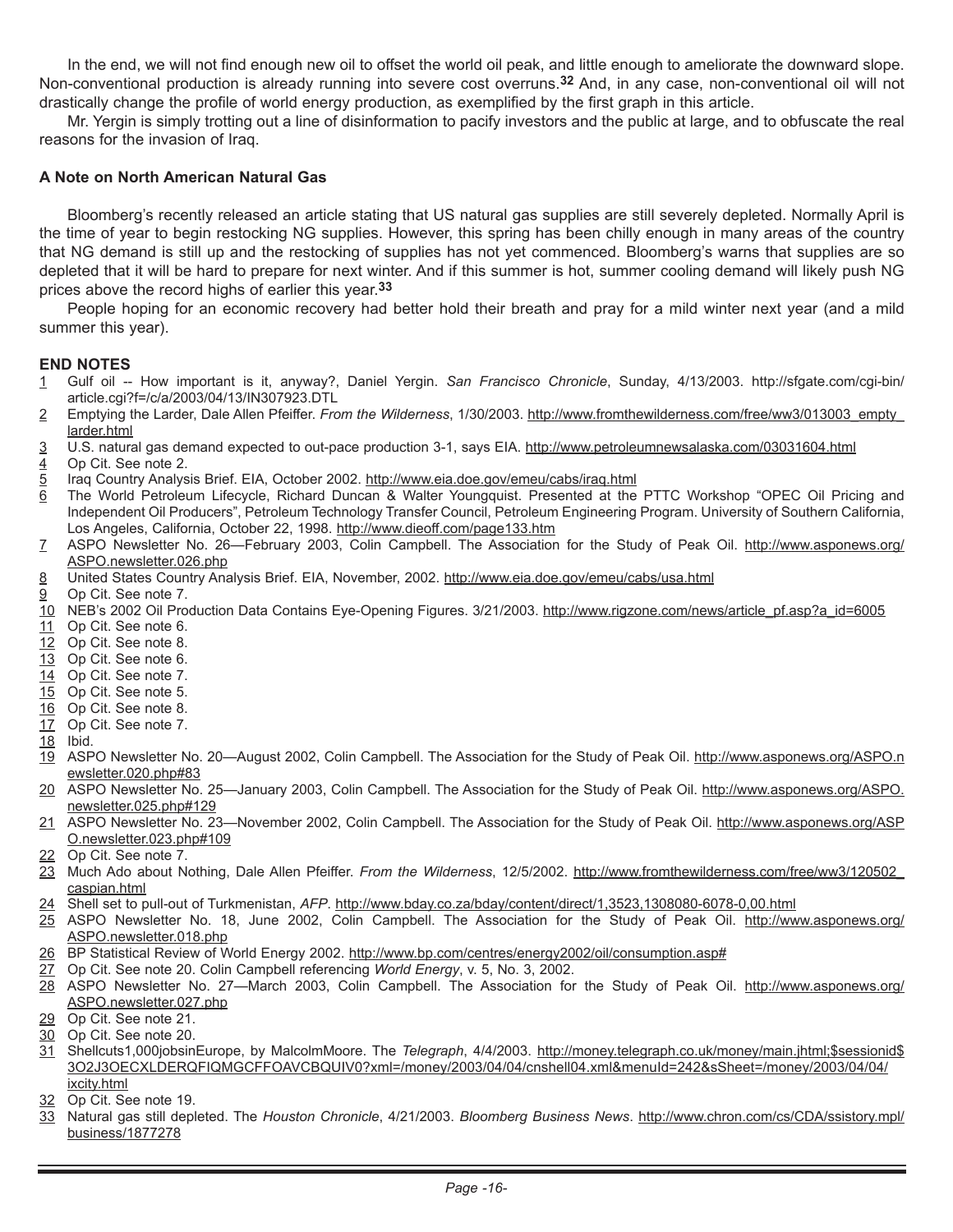#### *(continued from page 2, FTW Breaks 100K)*

honed as an LA news director and PR consultant to get the original ad run despite what appeared to be steep political opposition in Washington. After hearing that the goal had been reached Levine observed, "When we place the order and write the check to the ad brokerage firm that will book the ads then we will have some real clout."

Ruppert says that now that the goal has been reached, the order will be placed this week and Ken Levine can work his magic again. If one or two of the originally targeted papers refuses to run the ad it will trigger a serious PR campaign that will focus on that paper's suppression of First Amendment rights in America. And *FTW* has changed its strategy from running all the ads on one day to running them at staggered intervals over a period of two weeks to a month. "The powers that be who assume they are untouchable will never know what city *FTW* is going to strike in next. There is no doubt that with the money raised we will reach the 40-50 million readers originally targeted, perhaps in more than 12 cities and we will reach the audience we need to reach," added Ruppert.

Now that the money has been raised, there will be a delay of as much as one to four weeks before the first ad is run. The full-price for these ads, with a guaranteed date of publication would have been more than \$400,000. As it is, Ruppert is confident that with Levine managing the campaign, *FTW* will have some say in when the ads run and notes that, "The people who offered so much to make this happen are going to be very surprised with what we can achieve. Ken is an absolute master at this game."

Reaching \$100,000 in less than a month is a testament to the hope people felt when they saw the first ad run in The *Washington Post*. It was an end to their feelings of alienation and was a totally empowering effort for them. *FTW* 's web site visitors topped thirty thousand on the day following that ad, and all who are involved in the current campaign believe that by running the ad in major cities throughout the country a threshold can be crossed in the American consciousness that will encourage more people to speak out, and more importantly, to believe and know that they are not alone and that they can make a difference.

IMPORTANT NOTE: Starting today *FTW* will create a new timeline listing important developments in this campaign to change America. Please visit regularly to watch our progress.

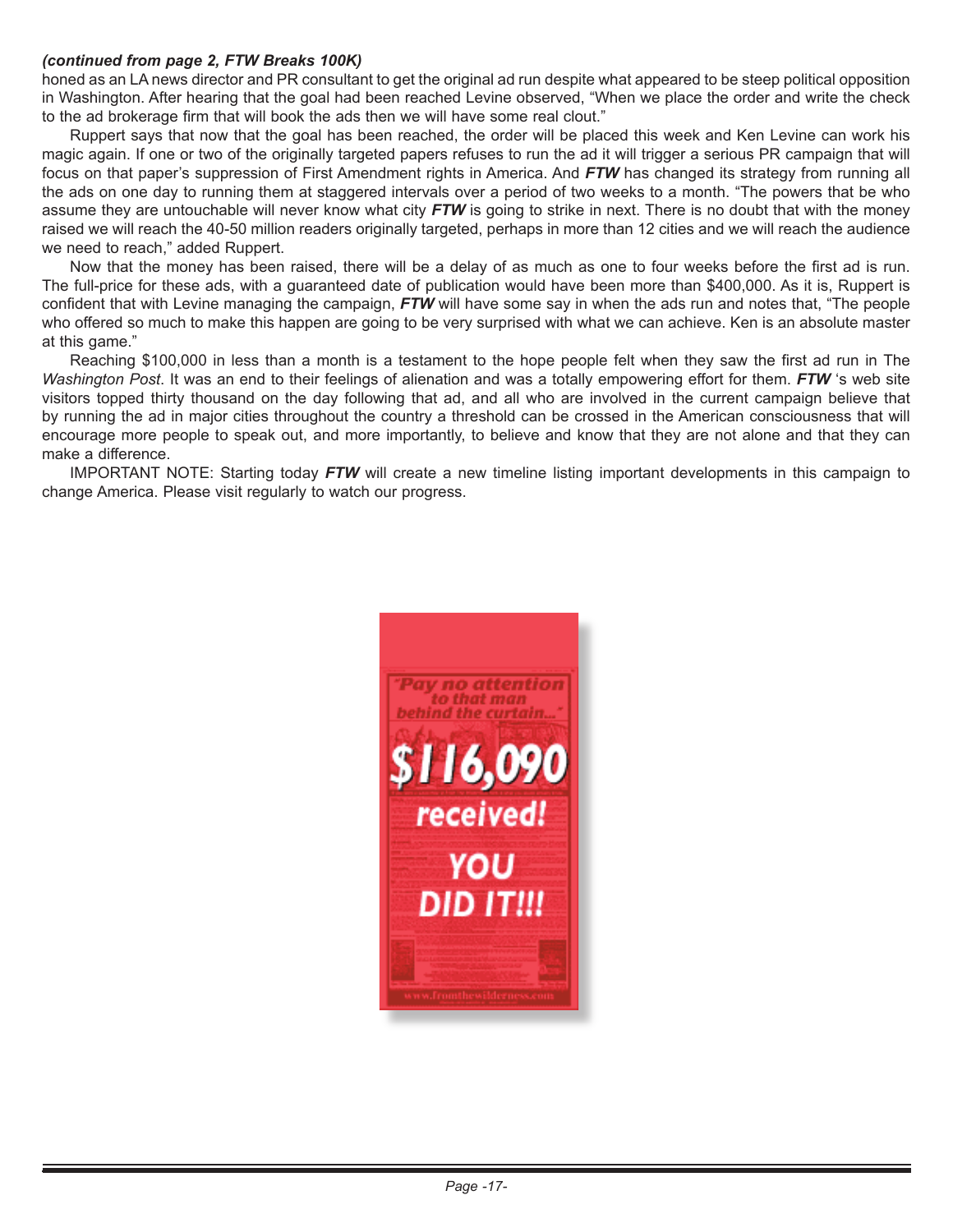#### *(continued from page 1, Paris Peak Oil Conference)*

Olivier Appert, Chairman of the IFP, bluntly acknowledged that many oil experts have concluded that world oil depletion is between five and ten per cent per year and that 60 Million barrels per day (Mbpd) of new capacity is needed to meet demand. On that basis he concluded in his opening remarks, "It is timely to reopen the debate." Appert however told the audience that he was an optimist basically because he predicted that new technologies would produce new discoveries and better recovery in the future.

But quiet, official support of the conference fell far short of the political and economic mobilization the organizers believe necessary to respond to a crisis that might start grinding national economies to a halt and causing massive dislocations in short order. As one conference organizer told *FTW*, "The fact that several governments have asked to be kept 'fully informed,' or that the French government allows us to use their facilities, or that major oil companies and automakers like Daimler-Chrysler come to make presentations is a way of listening closely to what we are doing without having to publicly accept what we are saying. The political and economic ramifications of that are too drastic from their perspectives, but each hour of delay only assures that the eventual crisis will be worse once it has been acknowledged."

IFP Chairman Appert's optimism was belied by experts like Laherrère, whose brutally honest graphs and plots not only mirror the truth of declining discovery and production but also establish scientifically that there are no more major significant reserves to be found. Other experts established definitively that wildly exaggerated hopes for polar or deep sea discoveries, or tar sands production are both unfounded and dangerously deceptive because of the excessive production costs and the investment required to develop what will likely prove to be disappointing yields.

In the end, the most realistic and integrated analyses were delivered by political scientist and author Michael Klare and Professor Kenneth Deffeyes of Princeton, a one-time colleague of the late M. King Hubbert, whose Hubbert Curve predicted today's events with startling accuracy some six decades ago. These two conference presenters gave integrated presentations incorporating real-world current events and showed clearly that Peak Oil is here now.

#### **BBC sets the tone**

One of the first presentations of the conference was the screening of a new *BBC* documentary which aired on March 26, 2003, titled, "The War For Oil." In stark and irrefutable detail the film verified every major aspect of Peak Oil including declining production, vanishing discovery rates, smaller field sizes and increasing demand. It pointed out that worldwide production capacity was stretched to the limit and that the US would be importing seventy per cent of its oil by 2020 and ninety per cent by 2050.

The *BBC* documentary also quoted oil expert and Bush administration advisor, Matthew Simmons, as stating very clearly that the United States government was very worried about Peak Oil. Simmons should know. He runs a Houston-based investment bank for the energy industry and was an advisor to Vice President Cheney's secretive, 2001, National Energy Policy Development Group (NEPDG) which has refused to make its records public. He remains a close advisor to George W. Bush.

#### **Confirmation of Peak Oil's role in 9/11**

Starting in October 2001 *FTW* reported, and has continued to maintain, that Peak Oil was the driving factor behind the US government's highly questionable and illegal conduct and what we believe was its actual complicity in the attacks themselves. This was necessary in order to motivate public support for a war which otherwise would not have been acceptable to the American people. Simmons has never deviated in his public support for the Bush administration and his stated belief that the invasions of Afghanistan and Iraq had nothing to do with oil. Yet Simmons, a CFR member who also contributed to the (James) Baker Institute-CFR energy report released in April, 2001, delivered the strongest and clearest warning about Peak Oil of the entire conference. And, his conference statements provide the first-ever hint at some of the topics that were discussed behind closed doors in the months leading up to the attacks. *FTW* also got the chance to question him about oil and war.

Speaking at the end of the conference via satellite from his Houston offices, Simmons said:

"Is peaking an important question or issue? First of all, if you start out by saying usable energy is the world's most critical resource then obviously it is an important issue. Without …energy, we have no sustainable water, no sustainable food, and no sustainable healthcare…

"What peaking does mean, in energy terms, is that once you've peaked, further growth in supply, is over… So is this issue important, I think the answer is an emphatic yes. Why does this issue evoke such controversy? Well, I think for several reasons, first of all, the term "peaking" unfortunately, does suggest a bleak future. It also suggests high future energy prices and neither are a pleasant thought. I think it is human nature, basically, to say that we really like to have pleasant thoughts. The one crying wolf is abandoned unless the wolf turns out to be already at the front door, and by then, the cry is generally too late. And crises are basically problems, by definition, that have gone ignored. And all great crises were ignored until it became too late to do anything about it..."

Simmons pointed out that five-sixths of the world barely uses any energy but that this is where demand is growing fastest. *FTW* reported recently that auto sales in China jumped 50% in 2002 alone. Simmons indicated that deep water oil was "the last frontier" and then made the not too cheery observation that two thirds of the exploratory wells were turning out to be dry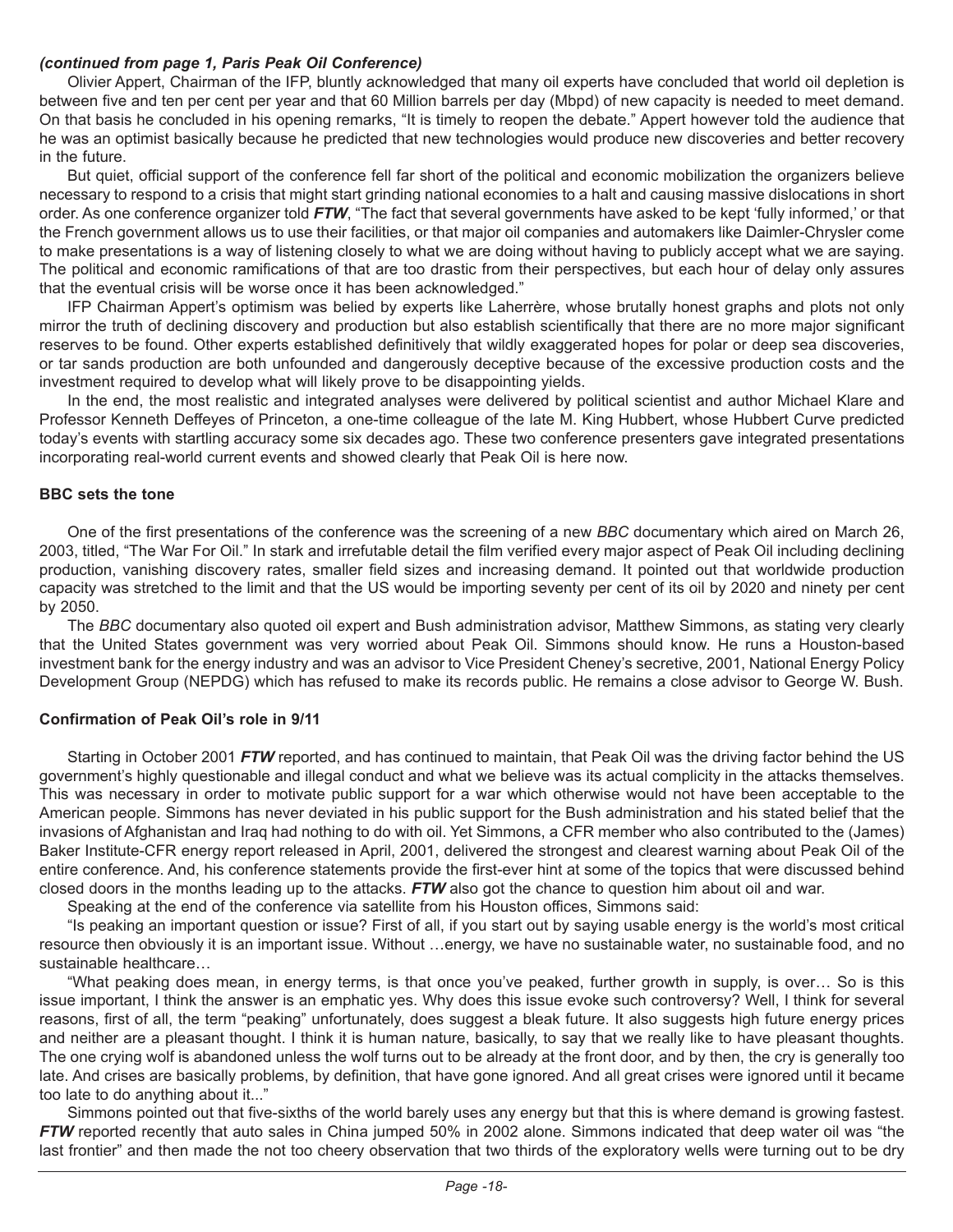holes. Dry holes were also becoming commonplace in the Middle East on dry land.

Natural gas appeared to be an even more pressing issue. US natural gas supply must come from the North American continent because there are too few LNG ports, tankers, or terminals, and LNG conversion results in significant energy loss. Looking at the North American picture, Simmons observed that in 1990, there was large growth in natural gas production in the US. By 2001, with record drilling, there was no increase in supply, and by 2003, production was in serious decline. These statistics are not surprising to those who have watched gas prices quadruple over the last eighteen months. And, confirming the pattern seen with oil discoveries, Simmons noted, "New Texas [gas] wells decline by eighty-three per cent one year after drilling."

Unlike oil, natural gas production tends to reach a plateau and then fall straight down a cliff because the gas moves quickly from the well until there is no more pressure and then it just stops.

Confirming that the once-hoped-for Caspian Sea oil bonanza had proved to be a major bust, Simmons noted that in 2001, twenty out of twenty-five new wells sunk in the Caspian basin had produced dry holes. That was the same year that Kazakhstan's supposed giant Kashagan field was opened but by 2002, British Petroleum and Statoil had withdrawn from it, and by 2003, the rest of the original major investors also had pulled out.

#### **The Golden Triangle and "Plan B"**

In an ironic reference to the Southeast Asian region known for its CIA-connected cultivation of the opium poppy, Simmons observed that the Middle East was still the "Promised Land," and that eighty-five per cent of all Middle Eastern oil was in a golden triangle running from Kirkuk, in northern Iraq, through Iran to the United Arab Emirates, then west through Saudi Arabia's central oil fields, then northwards and back up to Kirkuk. In Simmons' analysis, Saudi Arabia was "home court."

Referring to a 1960's report from The Club of Rome suggesting that there were limits to growth, Simmons observed that, "The world has no Plan B."

During a brief question and answer session, this writer posed a question to Simmons which evoked laughter from the audience and a blushed, bowed head from Simmons.

Q. Mike Ruppert: I have two questions. In the Baker Institute CFR Report from April, 2001, you were kind of dissenting and you called for a Manhattan Project-type investment program to address energy, what would that entail? My second question is in The War on Terrorism since 9/11, we have gone to Afghanistan, and we've seen some pipeline development across Afghanistan, we've seen Iraq, now Saudi Arabia, developments in West Africa, also in Colombia where the terrorism coincidentally seems to appear exactly where the oil is, either in large reserves or in swing producing nations, do you believe that is all coincidental? (Audience laughter)

A. Simmons: (More laughter) Those are pretty intelligent questions. What I encouraged people to think about when the Council on Foreign Relations and the Baker Institute were doing the energy blueprints was to think in terms of future energy plans the way we did the Marshall Plan in rebuilding Europe. It was about collecting the largest group of experts we could and having them fan out across Europe and figure out how we could get from A to Z. I still believe that there is an urgent need for an Energy Marshall Plan. I think we need to couple that with a water, a water energy program...

On the terrorists, I don't know if you can draw any parallels on why does it seem that every place we have energy we also have terrorism other than just musing about the fact that over the last twenty years while we have apparently benefited from these unbelievably low bargain oil prices, the prices were so low that none of the host nations were able to basically create any semblance of a modern society. And over a 20-year period of time, all of their populations exploded, they all have high birthrate, very young people, and terrible economies. Unfortunately, we ended up with an oil price that was so low that it was hard for them to maintain a healthy infrastructure and there was nothing left over to start rebuilding their societies. I suspect that had they been lucky enough to have had energy prices two to three times higher and then worked carefully with these producing countries to be enlightened about how they should spend this newfound wealth instead of putting in some young and powerful leaders to start creating a middle class then the people would have started focusing more on how to become more prosperous. I guess in hindsight that is easy to say.

Another questioner asked Simmons why there was such an unbelievable disconnect between oval office policy and Simmons' stated views. The first words out of Simmons' mouth in reply were, "The US has some unbelievable energy problems."

#### **DIFFERENT MOTIVATIONS, SOME CONSENSUS**,**AND ALICE IN WONDERLAND**

The ASPO conference was attended by oil company experts, academics from the fields of geology, and the sciences, such as political science, alternative energy advocates, economic and financial concerns like Deutschebank, government research facilities, and, journalists. Three "camps" emerged fairly quickly. The Peak Oil camp generally represented those who felt that oil and gas depletion was extremely serious and about to become the paramount issue on the planet because there are no suitable alternative energy sources either in the near or intermediate term that will soften the effects. The Alternative Energy Panacea camp generally agreed that Peak Oil was imminent but argued that alternative energy sources would generally permit life to go on as usual. The Flat Earth camp, generally comprised of oil company employees, oil industry representatives, representatives of the International Energy Agency (IEA) and investment banks, and, politicians, all off whom generally assumed that demand and increased investment would somehow produce all the solutions and energy necessary to solve any problems and, that new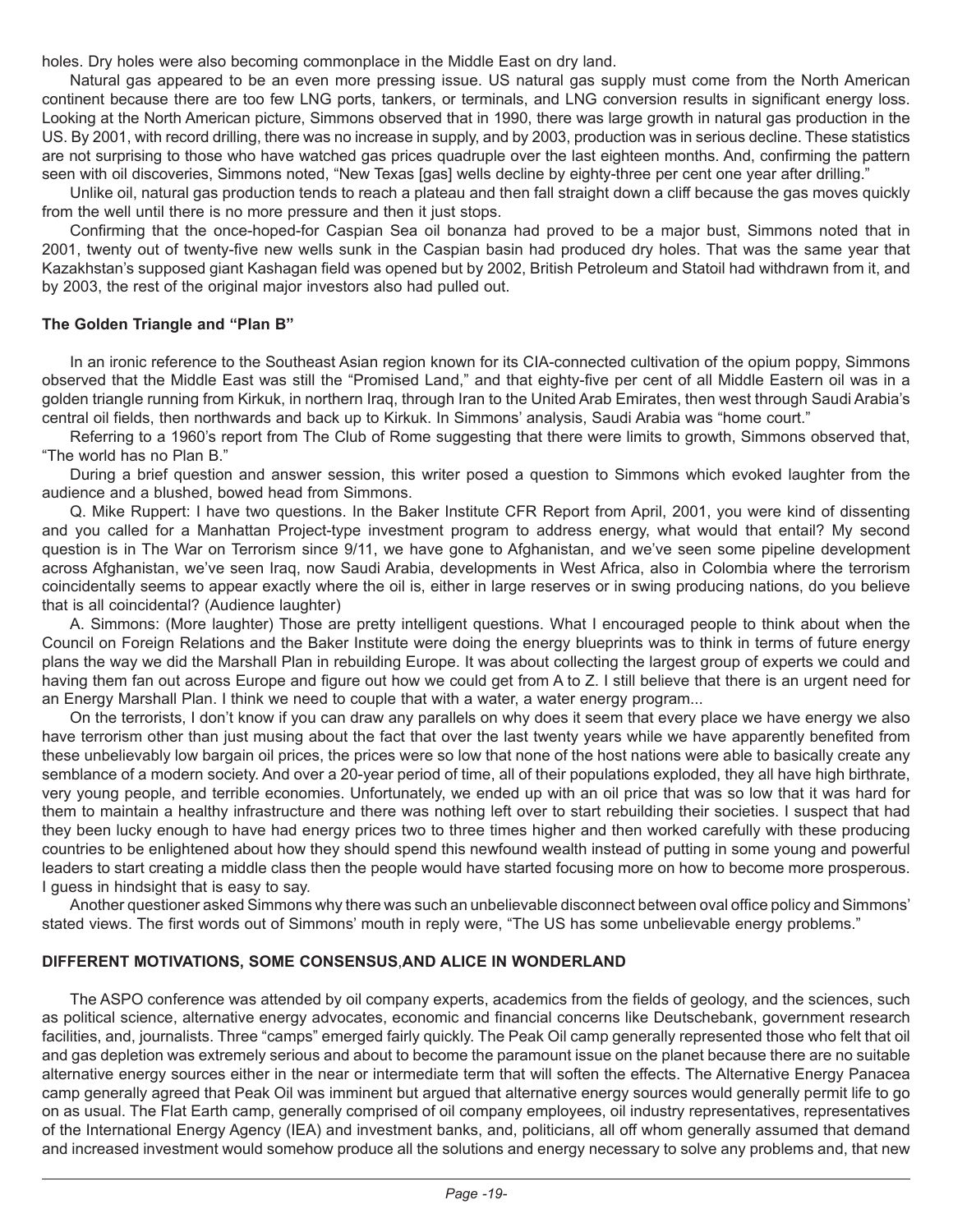technology would find the oil and gas that most attendees of the conference – especially after the presentation of data from undisputed experts – agreed was nonexistent.

#### **Dishonest Reserve Reporting and Definitions**

There was no defense raised from any of the attending camps for overstated oil reserve estimates previously produced by either the US Geological Survey (USGS) or the IEA. It took little effort from experts like Campbell, Laherrère, Aleklett, Chris Skrebowski of the UK's Institute of Petroleum, and Professor Kenneth Deffeyes of Princeton to demonstrate that the books on oil reserves are as cooked as the books of Enron.

The chief misleading error always committed by both oil companies and government institutions is their failure to backdate reserve discoveries. When oil companies drill their first successful well in any field they generally have a reasonable idea of how much oil will be ultimately recoverable. The first problem is, that if they report the anticipated size of the field in the year of discovery, they have to pay taxes on all of it. Naturally, they report the reserve estimates as increasing over time to spread out the tax burden. They do it also to keep share prices up and stable, and to stimulate continued investment by reporting the discovery of new reserves in older fields that are not new discoveries at all. And in cases where national production is determined by stated "proven" reserves, estimates are sometime changed, as with the OPEC nations in the mid 1980s, simply as a result of an accountant applying an eraser to the previously stated reserves when more cash is needed as a result of increased production.

Experts like Campbell and Laherrère insist that all reserves everywhere should immediately be backdated to the first successful borehole in a field and then the amount pumped subsequently subtracted as a means of accurately determining how much oil is really left. To engage in honest discussion of what is really there, terms like Probable, Estimated, and even Proven Reserves need to be thrown out in favor of Ultimately Recoverable Reserves (URR) which have been properly backdated. Anything else is pandering to the needs of an accountant, a politician, or a stock market analyst.

There is a reason why -- in spite of all the reserve numbers put out by governments, oil companies and market analysts -- a company called Petroleum Consultants in Geneva Switzerland publishes an annual report on oil reserves country by country and charges a reported million dollars per copy. The CIA is reported to have a hand in its drafting and is a recipient of the work product. That is a testament in itself to the unreliability of reserve estimates from other sources.

#### **Emerging Visions of the Future**

There were crossovers of opinion and these descriptions are not all inclusive. One oil company executive, Ali Samsam Bakhtiari, Ph.D., of the National Iranian Oil Company, was firmly in the Peak Oil camp and he presented startling figures on oil depletion in Iran as well as analyses that showed that Saudi Arabia's vaunted reserves of 250 billion barrels (Gb) might be far lower than reported. "Saudi Arabia has already produced 100 Gb out of ultimately recoverable reserves of 260 Gb. It may have less oil and may have passed mid point of production which means decline," he said.

As *FTW* has repeatedly reported, once a field, a nation, or the planet passes the peak of production, each new barrel produced on the average requires more money and more energy, while at the same time tending to be of declining quality and thus more expensive to refine. Bakhtiari's assessments were supported by other presentations showing that even though 43% of the world's URR may be located in the Middle East their size may be far less than hoped for and the nations in the region may be actually peaking much sooner than expected.

The sobering numbers tended to reinforce Simmons' position as presented to the Bush administration and debate frequently turned to alternative energy sources. No one at the conference presented any evidence of any combination of alternative energy sources which would replace hydrocarbon energy and no one alleged that even if such a mix was available it could be implemented in time to prevent major economic and human catastrophes.

This writer walked away with the conclusion that as a result of political and economic denial, as the lights started going out, as cars stopped running, as fertilizers and pesticides became too expensive for third world nations, and as famine started to hit the planet, coal and nuclear would be the knee-jerk solutions reached for and that they would not prove to be effective for anything except an immediate finger-in-the-dyke solution.

One conclusion generally accepted by almost every attendee was that hydrogen, contrary to popularly accepted comfort promotions by writers like Jeremy Rifkin, was not a solution either in the near or long term because of intensive costs of production, inherent energy inefficiencies, lack of infrastructure and impracticalities. Speaking for Daimler Chrysler, which paid lip service to Peak Oil yet acknowledged that it had done extensive research on hydrogen vehicles, Dr. Jorg Wind told the conference that his company did not see hydrogen as a viable alternative to petroleum-based internal combustion engines.

"We use fossil fuels to make hydrogen. That does not result in a significant CO2 reduction. We predict that by 2020 only 5% of fuel use will be hydrogen and that infrastructure and the political framework is the most important factor. In order of relevance and likelihood from the standpoint of the auto industry Wind stated that we would see improved conventional vehicles, starter hybrid vehicles, electric hybrid vehicles and, finally, fuel cell vehicles as solutions, but he had little optimism that fuel cells would ever amount to a significant market share. In a telling left-handed acknowledgement of Peak Oil, Wind noted that one third of all diesel fuels currently used in Germany were biodiesel relying on recycled waste and or plant feedstock. He was particularly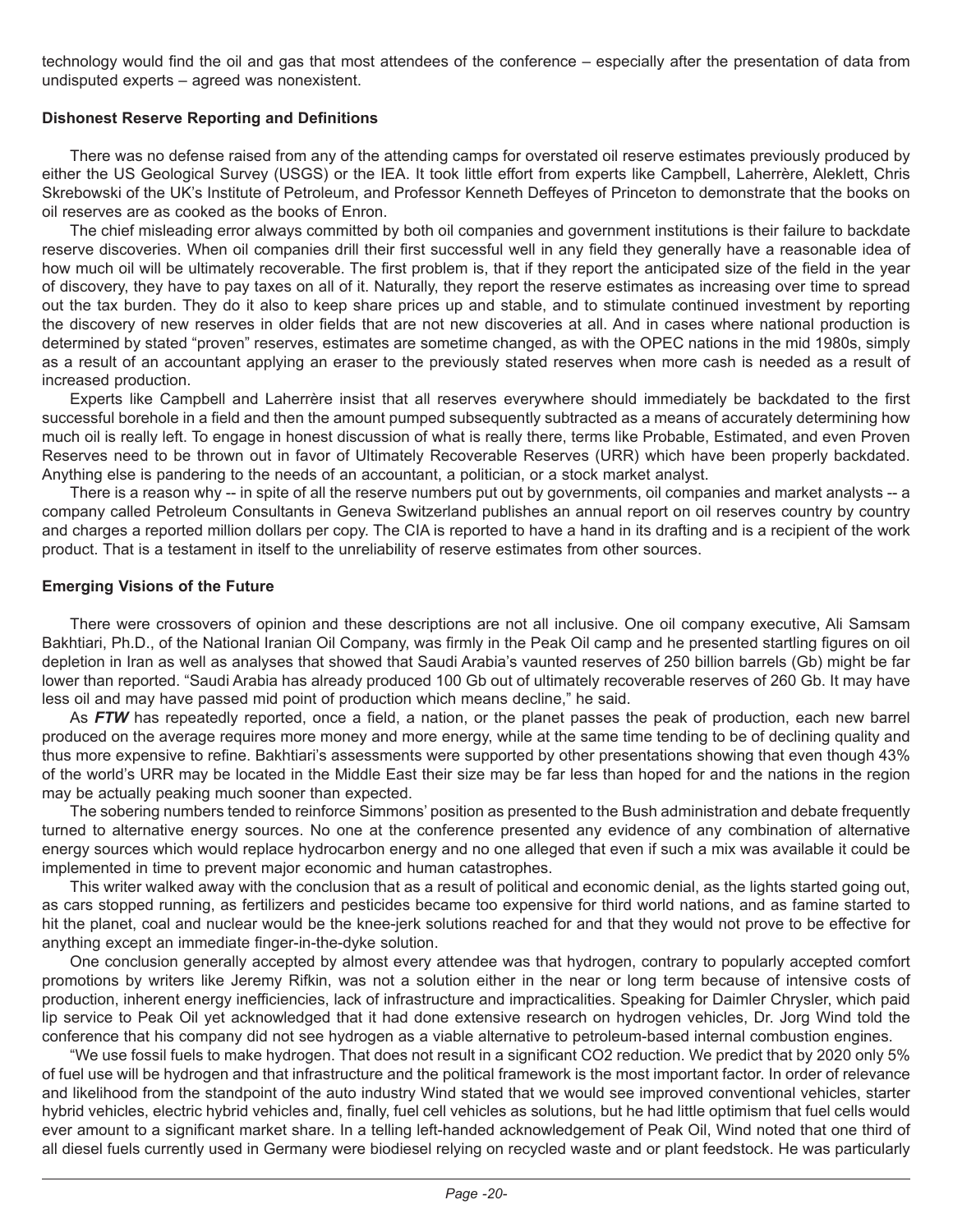critical of ethanol stating that it was not energy efficient.

French presenters confirmed that ethanol was only viable in France due to a three hundred per cent government subsidy to farmers. Otherwise it was a net energy waster.

When asked by FTW if Daimler-Chrysler had estimated the costs for infrastructure changes and capital investment to produce fuel cell vehicles Wind stated that the company did not know these costs. The implication was that having evaluated the technology involved in the vehicles themselves the company didn't consider it worthwhile to undertake further financial evaluation.

Wind elicited groans from the audience when he asserted that everything was customer driven and that corporations bore no responsibility for the shortage of practical solutions to the looming crisis.

#### **"It may not be profitable to slow decline"**

Dutch economist Maarten Van Mourik of the Netherlands Economic Institute delivered some chilling facts and then offered perhaps the most memorable quote of the entire conference.

He had little hope for deep sea exploration, stating that deep water non-conventional oil would represent only five per cent of world supply by 2020. Ultimately it would produce only about 5 Gb. The world is currently consuming a billion barrels of oil every twelve days. "It is way too expensive. The cost is fifty to sixty million per rig and there is little guaranteed return." He noted, not surprisingly, in view of recent developments in the "war against terrorism," that West Africa was the best deep water oil prospect with Angola being the most likely candidate for new activity.

After looking at more of the various alternatives, Van Mourik revealed an underlying truth that is certain to exacerbate the effects of Peak Oil, "It may not be profitable to slow decline."

#### **Hydrogen's Lead Financial Balloon**

Pierre-Rene Bauquis, Vice President of the French Energy Institute, associate IFP professor and former special advisor to the president of TotalFinaElf, confirmed prior research by *FTW* citing hard scientific data showing that hydrogen is not a practical solution. As a member of Environmentalists for Nuclear Energy he made no secret of his advocacy of nuclear power. And it is quite probable that if Total or any other oil company could make a profit from hydrogen they would rush to do it, especially since they know that they are running out of their current product.

Noting that one half of all oil is used for transportation, Bauquis insisted that renewable energies sources would not solve the problem and stated flatly that "Hydrogen is not the fuel of tomorrow." He noted that the first internal combustion engine, built in 1805, was a hydrogen engine and that it was quickly discarded because of the problems hydrogen poses with transportation, storage and efficiency.

Bauquis observed that, "Commercial production of hydrogen is two to five times the cost of the fossil fuels used to make it. Transportation is impossible. It is two times as costly to transport hydrogen as it is to transport electricity. The storage costs for hydrogen are one hundred times the cost of liquid petroleum products."

He was equally unforgiving when it came to ethanol. "To replace forty per cent of the oil in use you would need three times the currently available farmland just for feedstock."

Bauquis drew some groans from the audience when he insisted that the "Chernobyl" disaster was a hoax perpetrated by Green Peace which had grossly exaggerated the number of deaths resulting from the 1986 nuclear accident but his observations about hydrogen are consistent with a wide number of scientific studies from a number of differing political and economic interests. He did acknowledge that perhaps in several decades, so-called green or white hydrogen (produced by electrolysis rather than from methane) might become feasible but only as a result of nuclear energy to power the conversion process.

One audience member elicited boisterous audience laughter by asking another presenter, "Now we have one situation in the market in which we get conventional fuel, namely oil, we burn it in a combustion engine, and we do work. Now what I understand the hydrogen defendants are promoting, led by Mr. Jeremy Rifkin, is a hydrogen economy consisting basically in getting the conventional fuels again and producing alternative/solar energies or clean energy…or a wind generator…to produce electricity to then split the water molecules into hydrogen and oxygen and then compressing the liquefied hydrogen for transportation and storage and then injecting the hydrogen into the fuel cell to produce electricity to do work in the machine. Do you really believe that this is efficiency?"

#### **Russia's Got Gas**

J. Peter Gerling, head of the Energy resources section of Germany's Federal Institute for Geosciences, after repeating that worldwide reliance on oil and natural gas was increasing rather than decreasing, observed that Russia has an estimated one-half of all the estimated ultimately recoverable reserves of natural gas on the planet. The tiny nation of Qatar, where the US has located its Central Command headquarters, has more natural gas than North and South America combined. This does the US little good for the time being until massive LNG tanker fleets and infrastructure are built but it goes a long way towards explaining why Paris and Berlin have been slowly forming an economic partnership with Russia. It also explains why